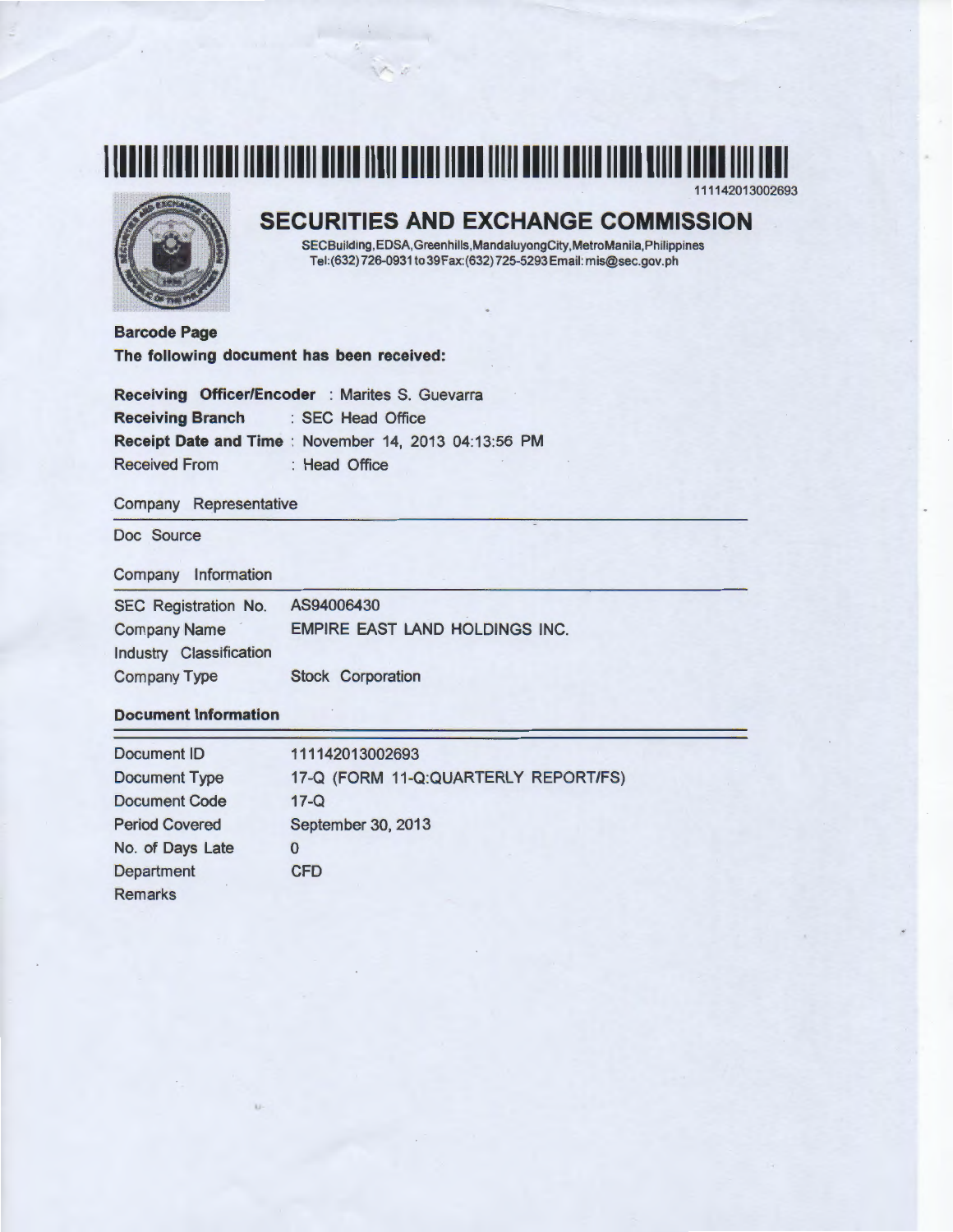### SECURITIES AND EXCHANGE COMMISSION

### SEC FORM 17-Q

### QUARTERLY REPORT PURSUANT TO SECTION 17 OF THE SECURITIES REGULATION CODE AND SRC RULE 17(2)(b) THEREUNDER

1. For the quarterly period ended 30 September 2013

2. Commission Identification Number: AS094-006430

3. BIR Tax Identification No. 003-942-108

- 4. EMPIRE EAST LAND HOLDINGS, INC. Exact name of issuer as specified in its charter
- 5. Metro Manila Province, Country or other jurisdiction of incorporation or organization
- 6. (SEC Use Only} Industry Classification Code
- 7. 21st Floor, The World Centre 330 Sen. Gil J. Puyat Avenue Makati City, Philippines 1227 Address of issuer's principal office

#### 8. (632) 867-8351 to 59 Issuer's telephone number, including area code

9. Securities registered pursuant to Sections 8 and 12 of the Code, or Sections 4 and 8 of the RSA

Title of Class

Number of Shares of Common Stock Outstanding

Common

14,676,199,167

10. Are any or all of the securities listed on a Stock Exchange?

Yes [X] No [ ]

If yes, state the name of such Stock Exchange and the class/es of securities listed therein:

The shares of common stock of the Company are listed on the Philippine Stock Exchange.

11. Indicate by check mark whether the issuer:

(a) has filed all reports required to be filed by Section 17 of the Code and SRC Rule 17 thereunder or Section 11 of the RSA and RSA Rule 11(a)-1 thereunder, and Sections 26 and 141 of The Corporation Code of the Philippines during the preceding twelve (12) months (or for such shorter period the registrant was required to file such reports).

Yes [X] No [ )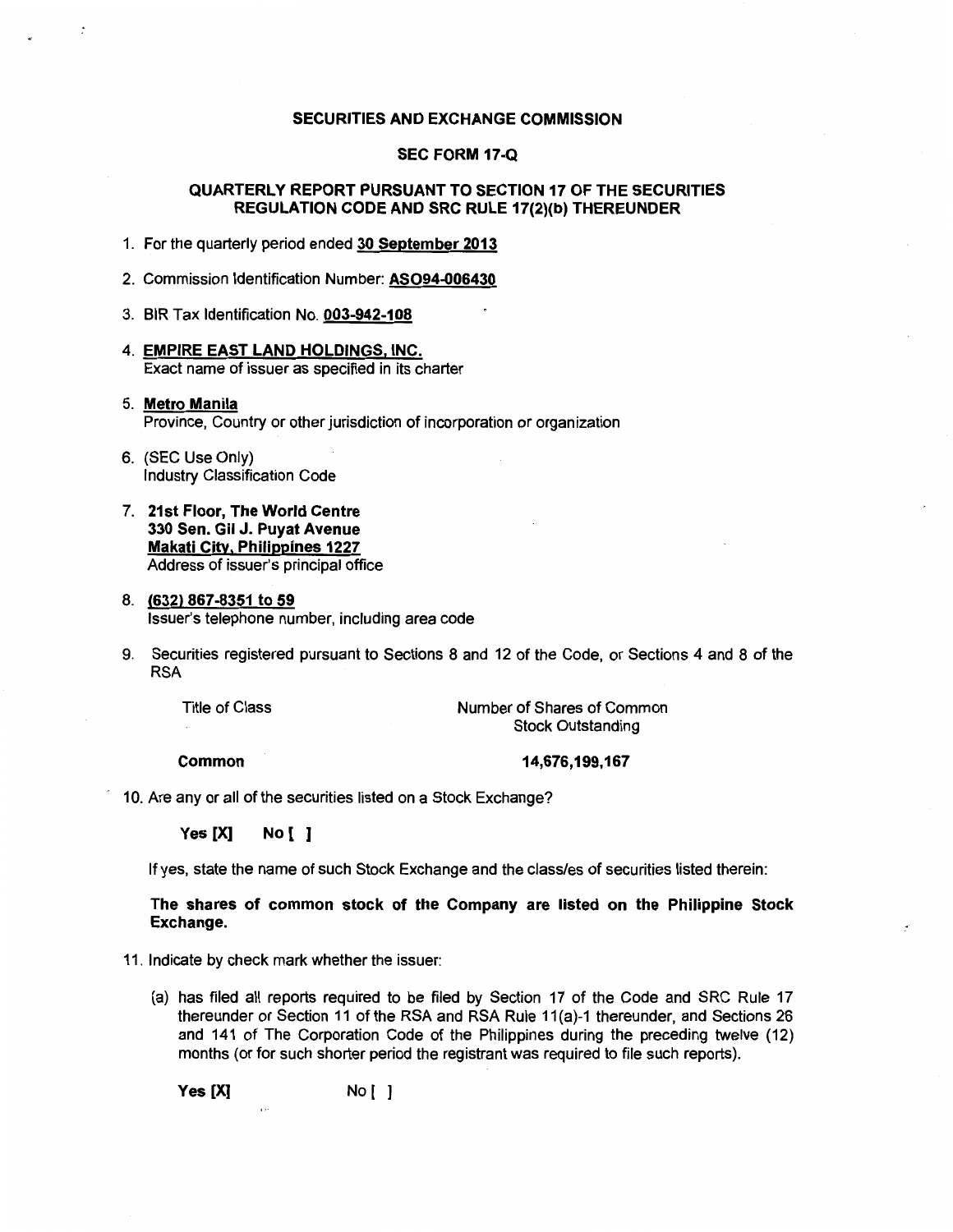(b) has been subject to such filing requirements for the past ninety (90) days.

**Yes [X]** No [ ]

#### **PART 1- FINANCIAL INFORMATION**

Item 1. Financial Statements

Interim financial statements are attached as Exhibits 1 to 6 hereof and incorporated herein by reference:

- Exhibit 1 Consolidated Statements of Financial Position as of December 31, 2012 and September 30, 2013
- Exhibit 2 Consolidated Statements of Comprehensive Income as of September 30, 2012 and September 30, 2013
- Exhibit 3 Consolidated Statements of Changes in Equity as of September 30, 2012 and September 30, 2013
- Exhibit 4 Consolidated Statements of Cash Flows as of September 30, 2012 and September 30,2013
- Exhibit 5 Notes to Interim Financial Information

Item 2. Management's Discussion and Analysis of Results of Operations and Financial Condition

Please refer to Exhibit 6 hereof.

Item 3. Aging of Accounts Receivables

Please refer to Exhibit 7 hereof.

Item 4. Schedule of Financial Soundness Indicators

Please refer to Exhibit 8 hereof.

### **PART II- OTHER INFORMATION**

The Company is not in possession of information which has not been previously reported in a report on SEC Form 17-C and with respect to which a report on SEC Form 17-C is required to be filed.

### **SIGNATURE**

Pursuant to the requirements of the Securities Regulation Code, the issuer has duly caused this report to be signed on its behalf by the undersigned thereunto duly authorized.

### **EMPIRE EAST LAND HOLDINGS, INC.**

Issuer

 $\overline{\phantom{a}}$ 

**EVELYN G. CACHO** 

Vice President for Finance (Principal Financial Officer) and Duly Authorized Officer November 14, 2013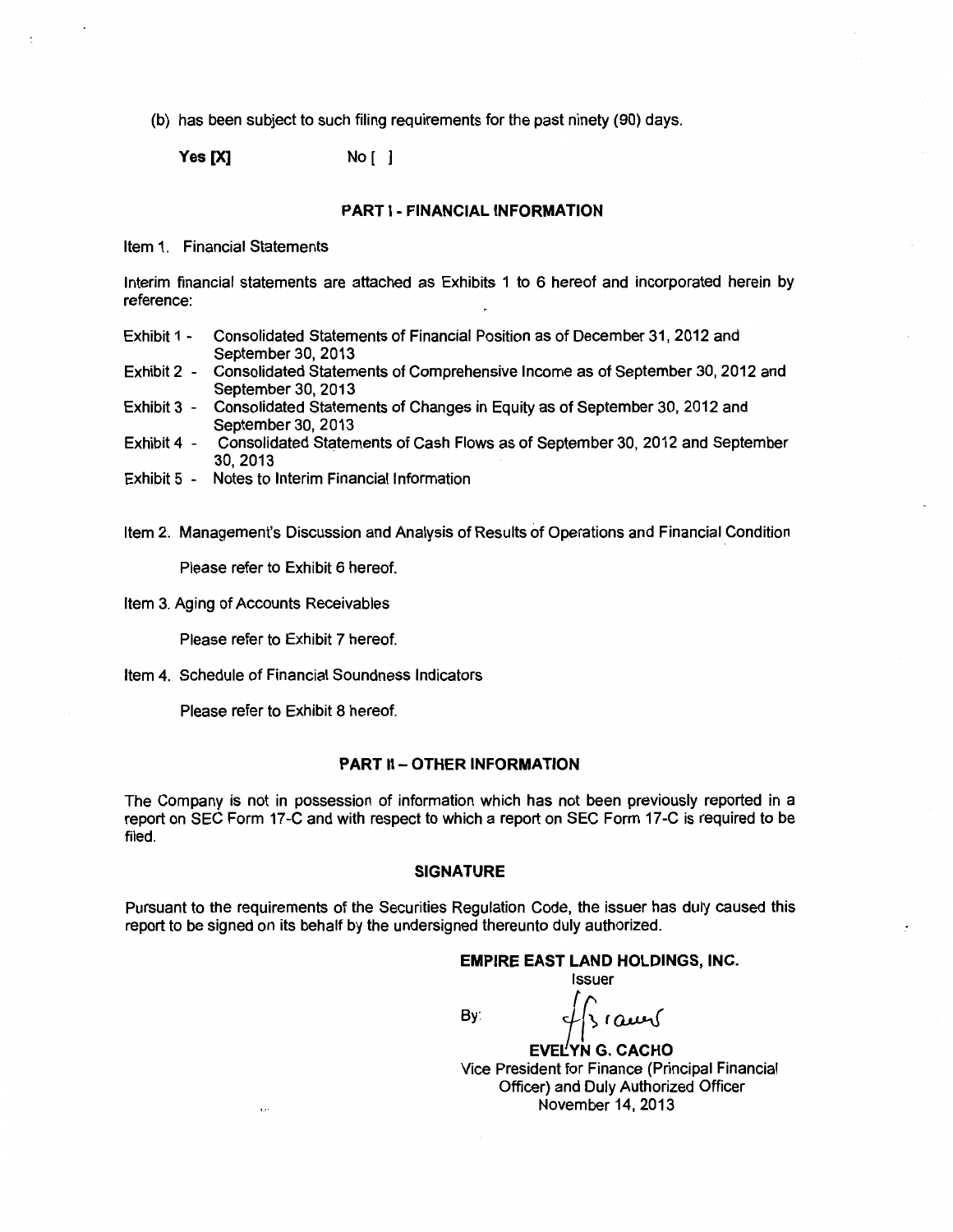# **EMPIRE EAST LAND HOLDINGS, INC. AND SUBSIDIARIES CONSOLIDATED STATEMENTS OF FINANCIAL POSITION (In thousand pesos)**

|                                            | Unaudited                 | Audited                  |
|--------------------------------------------|---------------------------|--------------------------|
|                                            | 30-Sep-13                 | 31-Dec-12                |
|                                            |                           |                          |
| <u>ASSETS</u>                              |                           |                          |
|                                            |                           |                          |
| <b>CURRENT ASSETS</b>                      |                           |                          |
| Cash and cash equivalents                  | $\mathbf{P}$<br>1,165,168 | $\mathbf P$<br>3,033,223 |
| Trade and other receivables - net          | 2,984,298                 | 2,590,589                |
| Residential and condominium units for sale | 12,617,294                | 11,342,431               |
| Property development costs                 | 2,808,331                 | 2,659,617                |
| Advances to related parties                | 1,782,242                 | 1,687,392                |
| Prepayments                                | 214,826                   | 154,130                  |
| Other current assets                       | 755,647                   | 512,115                  |
|                                            |                           |                          |
| <b>Total Current Assets</b>                | 22,327,806                | 21,979,497               |
|                                            |                           |                          |
| <b>NON-CURRENT ASSETS</b>                  |                           |                          |
| Trade and other receivables - net          | 2,253,049                 | 2,194,359                |
| Advances to landowners and joint ventures  | 829,102                   | 822,585                  |
| Available-for-sale financial assets        | 2,646,100                 | 1,887,176                |
| Land held for future development           | 3,902,125                 | 3,662,752                |
| Investment in associates                   | 506,561                   | 970,146                  |
| Investment property - net                  | 189,754                   | 202,357                  |
| Property and equipment - net               | 163,689                   | 171,066                  |
| Goodwill                                   | 78,327                    | 78,327                   |
| Deferred tax assets                        | 4,066                     | 4,066                    |
| Other non-current assets                   | 6,291                     | 6,419                    |
|                                            |                           |                          |
| <b>Total Non-current Assets</b>            | 10,579,064                | 9,999,253                |
|                                            |                           |                          |
| <b>TOTAL ASSETS</b>                        | P<br>32,906,870           | Ρ<br>31,978,750          |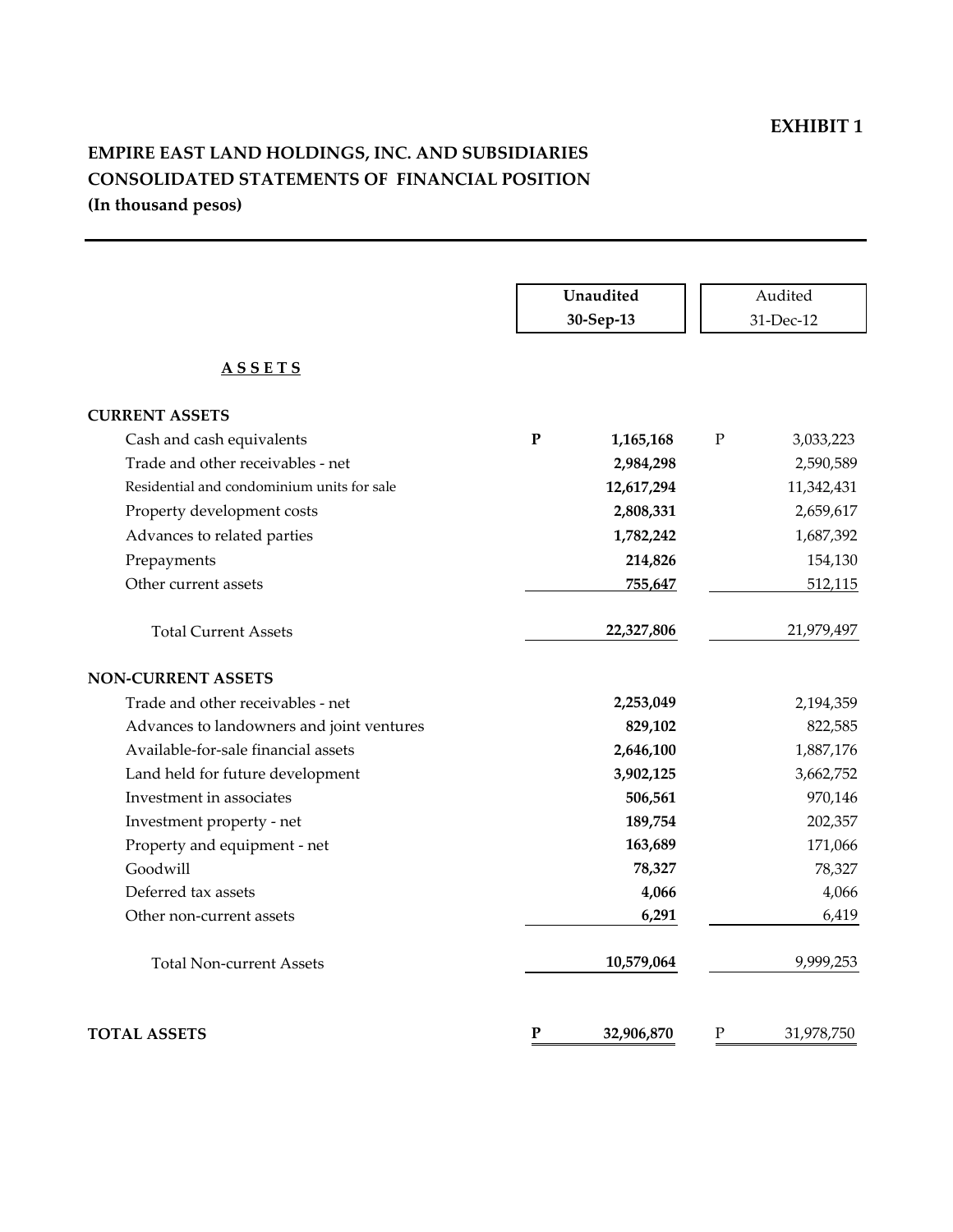|                                                      | Unaudited<br>30-Sep-13  | Audited<br>31-Dec-12    |
|------------------------------------------------------|-------------------------|-------------------------|
| <b>LIABILITIES AND EQUITY</b>                        |                         |                         |
| <b>CURRENT LIABILITIES</b>                           |                         |                         |
| Interest-bearing loans and borrowings                | ${\bf P}$<br>91,422     | $\mathbf P$<br>152,990  |
| Trade and other payables                             | 535,316                 | 948,442                 |
| Income tax payable                                   | 112                     | 7,053                   |
| Deferred gross profit on real estate sales           | 124,756                 | 90,417                  |
| Customers' deposits                                  | 3,082,915               | 2,739,542               |
| Advances from related parties                        | 1,633,058               | 2,788,093               |
| Reserve for property development                     | 306,769                 | 175,551                 |
| Other current liabilities                            | 284,774                 | 197,271                 |
| <b>Total Current Liabilities</b>                     | 6,059,122               | 7,099,359               |
| <b>NON-CURRENT LIABILITIES</b>                       |                         |                         |
| Interest-bearing loans and borrowings                | 150,028                 | 236,894                 |
| Reserve for property development                     | 773,358                 | 906,876                 |
| Deferred tax liabilities                             | 1,218,548               | 1,128,597               |
| Deferred gross profit on real estate sales           | 136,589                 | 224,930                 |
| Retirement benefit obligation                        | 116,488                 | 114,965                 |
| <b>Total Non-current Liabilities</b>                 | 2,395,011               | 2,612,262               |
| <b>Total Liabilities</b>                             | 8,454,133               | 9,711,621               |
| <b>EQUITY</b>                                        |                         |                         |
| Equity attributable to parent company's shareholders | 23,838,684              | 21,654,212              |
| Non-controlling interest                             | 614,053                 | 612,917                 |
| <b>Total Equity</b>                                  | 24,452,737              | 22,267,129              |
| TOTAL LIABILITIES AND EQUITY                         | ${\bf P}$<br>32,906,870 | ${\bf P}$<br>31,978,750 |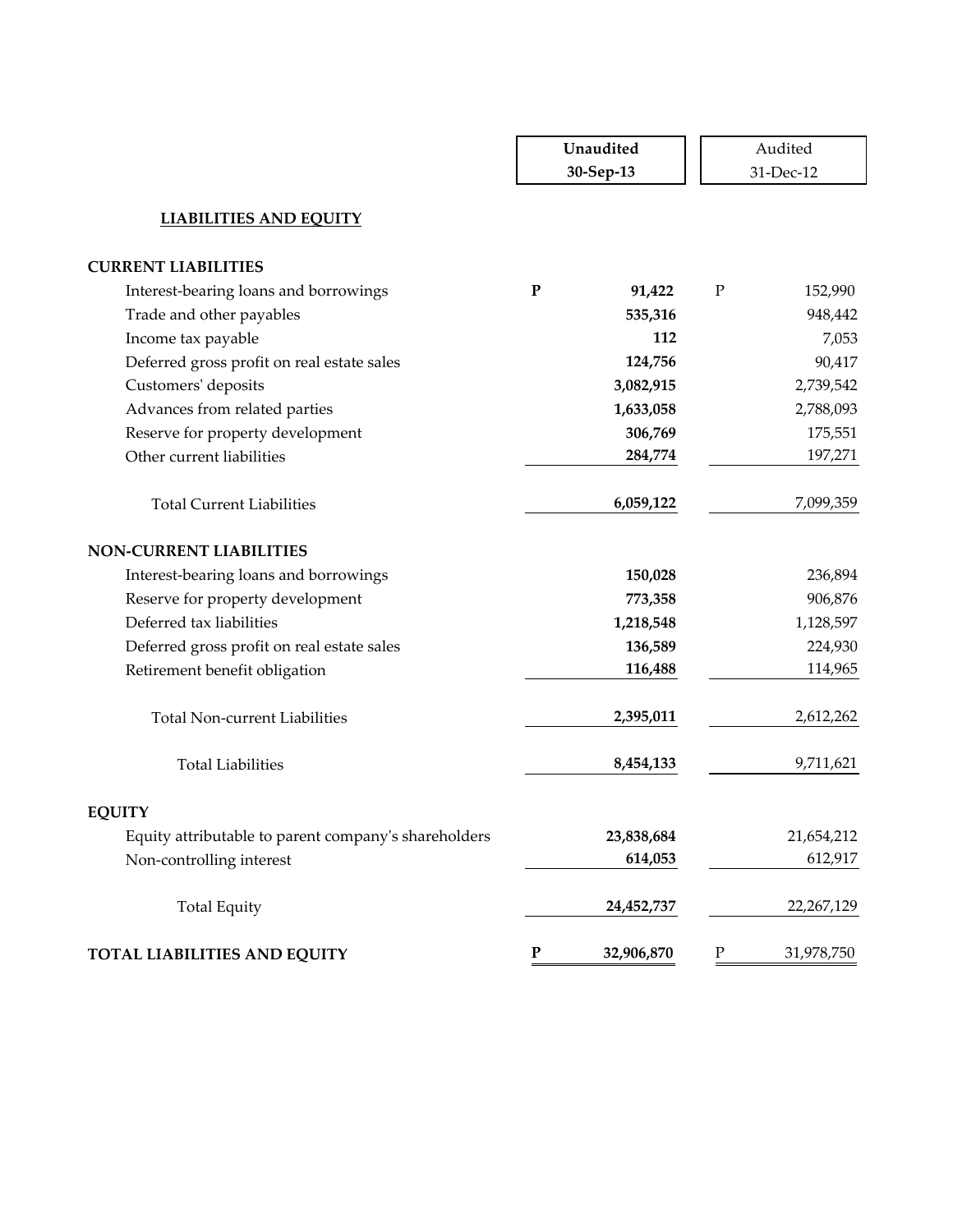## **EMPIRE EAST LAND HOLDINGS, INC. AND SUBSIDIARIES CONSOLIDATED STATEMENTS OF COMPREHENSIVE INCOME (In thousand pesos, except earnings per share)**

|                                                    |                                                    | Unaudited              | Unaudited            |                      |  |  |
|----------------------------------------------------|----------------------------------------------------|------------------------|----------------------|----------------------|--|--|
|                                                    | <b>July to Sept</b><br>Jan to Sept<br>2013<br>2013 |                        | July to Sept<br>2012 | Jan to Sept 2012     |  |  |
| <b>REVENUES</b>                                    |                                                    |                        |                      |                      |  |  |
| Real estate sales                                  | P<br>266,712                                       | P<br>1,132,630         | P<br>291,388         | P<br>1,003,698       |  |  |
| Realized gross profit on prior years' sales        | 23,989                                             | 122,071                | 9,664                | 15,900               |  |  |
| Finance income                                     | 55,467                                             | 242,645                | 85,535               | 299,123              |  |  |
| Equity in net earnings of associates               | 1,904                                              | 7,109                  | 23,950               | 62,130               |  |  |
| Commissions and other income                       | 141,716                                            | 415,988                | 166,530              | 351,495              |  |  |
|                                                    | 489,788                                            | 1,920,443              | 577,067              | 1,732,346            |  |  |
| <b>COSTS &amp; EXPENSES</b>                        |                                                    |                        |                      |                      |  |  |
| Cost of real estate sales                          | 157,473                                            | 712,541                | 194,041              | 692,739              |  |  |
| Deferred gross profit on current year's sales      | 14,102                                             | 68,068                 | 28,746               | 113,436              |  |  |
| <b>Finance costs</b>                               | 10,808                                             | 94,484                 | 30,735               | 76,673               |  |  |
| <b>Operating expenses</b>                          | 257,736                                            | 822,734                | 299,875              | 734,172              |  |  |
| Tax expense                                        | 5,562                                              | 93,432                 | (5, 173)             | 26,026               |  |  |
|                                                    | 445,681                                            | 1,791,259              | 548,224              | 1,643,046            |  |  |
| <b>NET PROFIT</b>                                  | 44,107                                             | 129,184                | 28,843               | 89,300               |  |  |
| Net profit attributable to:                        |                                                    |                        |                      |                      |  |  |
| Parent company's shareholders                      | P<br>43,834                                        | P<br>128,048           | P<br>27,841          | P<br>94,131          |  |  |
| Non-controlling interest                           | 273                                                | 1,136                  | 1,002                | (4, 831)             |  |  |
|                                                    | P<br>44,107                                        | $\mathbf P$<br>129,184 | P<br>28,843          | P<br>89,300          |  |  |
| OTHER COMPREHENSIVE INCOME (LOSS)                  |                                                    |                        |                      |                      |  |  |
| Fair value gains (losses) on available-for-sale    |                                                    |                        |                      |                      |  |  |
| financial assets                                   | 11,260                                             | 796,424                | 553,568              | 756,194              |  |  |
| <b>TOTAL COMPREHENSIVE INCOME (LOSS)</b>           | 55,367<br>Р                                        | P<br>925,608           | P<br>582,411         | P<br>845,494         |  |  |
| Total comprehensive income (loss) attributable to: |                                                    |                        |                      |                      |  |  |
| Parent company's shareholders                      | ${\bf P}$<br>55,094                                | $\mathbf P$<br>924,472 | ${\bf P}$<br>583,122 | ${\bf P}$<br>834,035 |  |  |
| Non-controlling interest                           | 273                                                | 1,136                  | (711)                | 11,459               |  |  |
|                                                    | P<br>55,367                                        | P<br>925,608           | P<br>582,411         | P<br>845,494         |  |  |
| <b>Earnings Per Share</b>                          |                                                    |                        |                      |                      |  |  |
| <b>Basic</b>                                       |                                                    | $\mathbf P$<br>0.0087  |                      | P<br>0.0088          |  |  |
| <b>Diluted</b>                                     |                                                    | ${\bf P}$<br>0.0087    |                      | ${\bf P}$<br>0.0088  |  |  |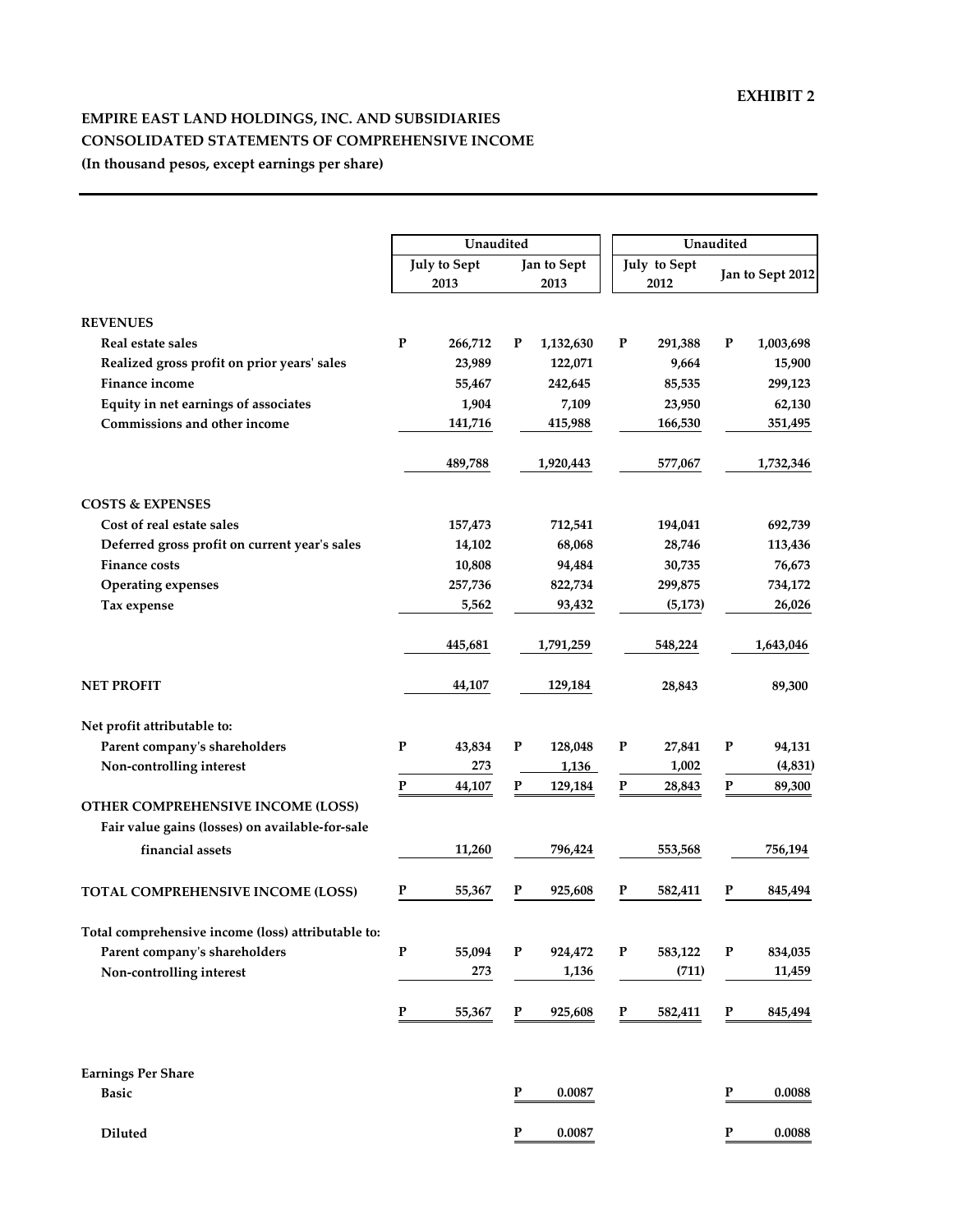## **EMPIRE EAST LAND HOLDINGS, INC. AND SUBSIDIARIES CONSOLIDATED STATEMENTS OF CHANGES IN EQUITY (In thousand pesos)**

|                                             | Unaudited<br>30-Sep-2013 |           | Unaudited<br>30-Sep-2012 |         |   |            |
|---------------------------------------------|--------------------------|-----------|--------------------------|---------|---|------------|
| <b>CAPITAL STOCK</b>                        |                          | ${\bf P}$ | 14,803,455               |         | P | 10,908,215 |
| <b>ADDITIONAL PAID-IN CAPITAL</b>           |                          |           | 4,307,888                |         |   | 4,281,565  |
| DEPOSIT FOR FUTURE STOCK SUBSCRIPTION       |                          |           |                          |         |   | 674,000    |
| <b>TREASURY SHARES</b>                      |                          |           | (102, 107)               |         |   | (116, 234) |
| <b>REVALUATION RESERVES</b>                 |                          |           |                          |         |   |            |
| Balance at beginning of year                | 1,016,726                |           |                          | 473,951 |   |            |
| Net Unrealized fair value gains (losses) on |                          |           |                          |         |   |            |
| available-for-sale financial assets         | 796,424                  |           |                          | 739,904 |   |            |
| Balance at end of period                    |                          |           | 1,813,150                |         |   | 1,213,855  |
| <b>RETAINED EARNINGS</b>                    |                          |           | 3,016,298                |         |   | 2,748,447  |
| <b>MINORITY INTEREST</b>                    |                          |           | 614,053                  |         |   | 746,319    |
| <b>TOTAL EQUITY</b>                         |                          | P         | 24,452,737               |         | P | 20,456,167 |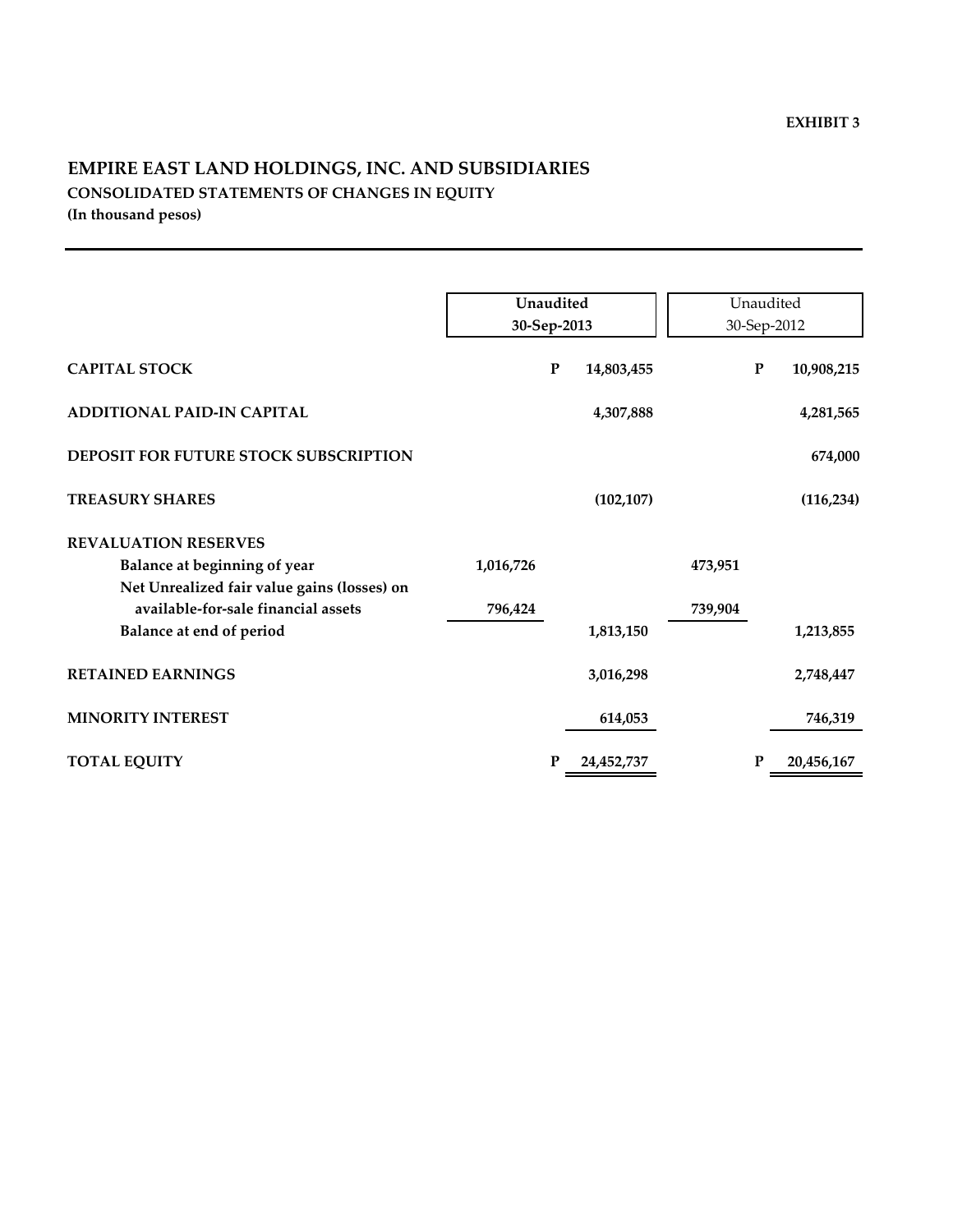# **EMPIRE EAST LAND HOLDINGS, INC. AND SUBSIDIARIES CONSOLIDATED STATEMENTS OF CASH FLOWS (In thousand pesos)**

|                                                                  |             | Unaudited<br>30-Sep-13 |             | Unaudited<br>30-Sep-12 |
|------------------------------------------------------------------|-------------|------------------------|-------------|------------------------|
| <b>CASH FLOWS FROM OPERATING ACTIVITIES</b>                      |             |                        |             |                        |
| Income before tax                                                | $\mathbf P$ | 222,616                | ${\bf P}$   | 115,326                |
| Adjustments for:                                                 |             |                        |             |                        |
| Depreciation and amortization                                    |             | 27,696                 |             | 28,908                 |
| Finance costs                                                    |             | 94,484                 |             | 76,673                 |
| Finance income                                                   |             | (242, 645)             |             | (299, 123)             |
| Equity in net earnings of associates                             |             | (7, 109)               |             | (62, 129)              |
| Operating income before working capital changes                  |             | 95,042                 |             | (140, 345)             |
| Net Changes in Operating Assets and Liabilities                  |             |                        |             |                        |
| Increase in current and non-current assets                       |             | (2,046,884)            |             | (1,881,465)            |
| (Decrease) Increase in current and other non-current liabilities |             | (1, 124, 157)          |             | 1,220,925              |
| Increase in reserve for property development                     |             | (2,300)                |             | 234,046                |
| Cash used in operations                                          |             | (3,078,299)            |             | (566, 839)             |
| Interest received                                                |             | 149,324                |             | 210,576                |
| Cash paid for income taxes                                       |             | (34, 720)              |             | (35, 445)              |
| Net Cash Used in Operating Activities                            |             | (2,963,695)            |             | (391,708)              |
| <b>CASH FLOWS FROM INVESTING ACTIVITIES</b>                      |             | 6,322                  |             | 261,928                |
| CASH FLOWS FROM (USED IN) FINANCING ACTIVITIES                   |             | 1,089,318              |             | 412,516                |
| NET DECREASE IN CASH AND                                         |             |                        |             |                        |
| <b>CASH EQUIVALENTS</b>                                          |             | (1,868,055)            |             | 282,736                |
| <b>CASH AND CASH EQUIVALENTS</b>                                 |             |                        |             |                        |
| <b>AT BEGINNING OF PERIOD</b>                                    |             | 3,033,223              |             | 827,666                |
| <b>CASH AND CASH EQUIVALENTS</b>                                 |             |                        |             |                        |
| <b>AT END OF PERIOD</b>                                          | P           | 1,165,168              | $\mathbf P$ | 1,110,402              |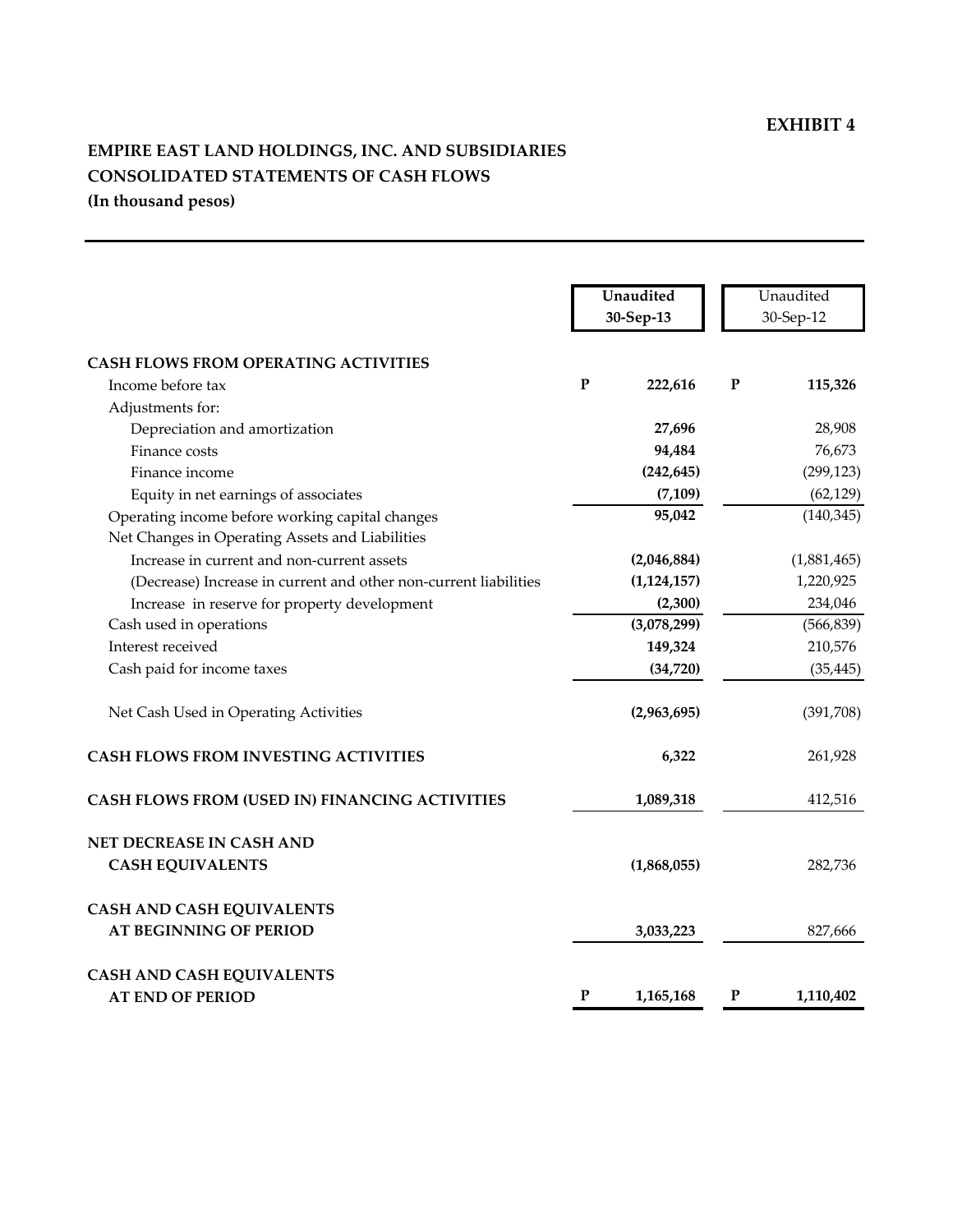## **EMPIRE EAST LAND HOLDINGS, INC. AND SUBSIDIARIES (A Subsidiary of Megaworld Corporation) NOTES TO INTERIM FINANCIAL INFORMATION FOR THE NINE MONTHS ENDING SEPTEMBER 30, 2013 AND 2012 (UNAUDITED) (Amounts in Philippine Pesos)**

### **1. CORPORATE INFORMATION**

 Empire East Land Holdings, Inc. (the Company or parent company) was incorporated under the laws of the Philippines on July 15, 1994. The Company is presently engaged in the development and marketing of mid-cost housing projects in the form of condominium communities, subdivision lots and house and lot packages, and commercial units to a limited extent. The Company also sells land and leases out commercial and industrial properties.

The shares of common stock of the Company are listed at the Philippine Stock Exchange (PSE).

The Company holds interests in the following entities:

|                                         | Explanatory  | Percentage of Ownership |      |
|-----------------------------------------|--------------|-------------------------|------|
| Subsidiaries/Associate                  | <b>Notes</b> | September 2013          | 2012 |
| Subsidiaries:                           |              |                         |      |
| Eastwood Property Holdings, Inc. (EPHI) | (a)          | 100%                    | 100% |
| Valle Verde Properties, Inc. (VVPI)     | (b)          | 100%                    | 100% |
| Sherman Oak Holdings, Inc, (SOHI)       | (c)          | 100%                    | 100% |
| Empire East Communities, Inc. (EECI)    | (d)          | 100%                    | 100% |
| Laguna BelAir School, Inc. (LBASI)      | (e)          | 73%                     | 73%  |
| Sonoma Premier Land, Inc. (SPLI)        | (f)          | 60%                     | 60%  |
| Associates:                             |              |                         |      |
| <b>GPMAI</b>                            | (g)          | 47%                     | 47%  |
| <b>SPI</b>                              | (h)          | $0\%$                   | 33%  |

Explanatory Notes:

- *(a)* Subsidiary incorporated in 1996 and serve as the marketing arm of the Company for the latter's projects, as well as those of other related parties.
- *(b)* Subsidiary incorporated in 2006; has not yet started commercial operations as of December 31, 2012. Additional shares were acquired in November 2008 through assignment of shares from a third party.
- *(c)* Subsidiary incorporated in 2007; has not yet started commercial operations as of December 31, 2012. Shares acquired through assignment of shares from Yorkshire Holdings Inc., a third party, in January 2008.
- *(d)* Subsidiary incorporated in 2008 to primarily engage in the purchase, development, sale and lease of real properties but is currently engaged in the marketing of real estate properties.
- *(e)* Subsidiary incorporated in 1996 to primarily engage in operating a school for primary and secondary education.
- *(f)* Subsidiary incorporated in 2007 as a holding entity to primarily engage in the development and marketing of all kinds of real estate. Additional shares acquired from First Centro, Inc. in March and June 2008. SPLI has not yet started commercial operations.
- *(g)* In 2012, the entity was deconsolidated and treated as an associate of the Group.
- *(h)* In June 2013, the company sold its stake in its associate, Suntrust Properties Inc., to its parent, Megaworld Corporation, for a price of P471 million.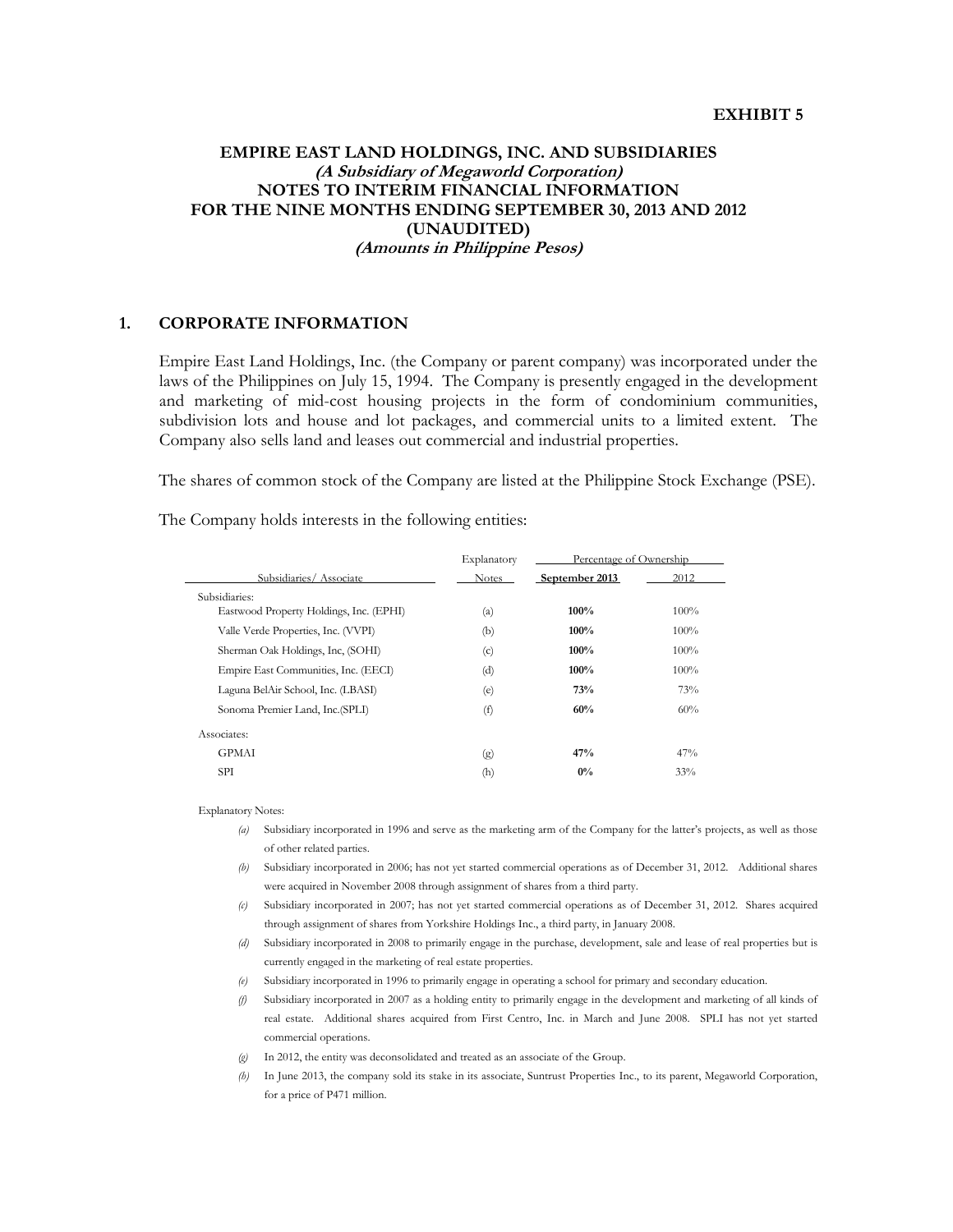In 2012, GPMAI issued additional 5,000,000 shares of stock at P1 par value which were purchased by a third party. As a result, the percentage of ownership of the Company over GPMAI was reduced from 52% to 47%.

Starting June 2011, the Company became a subsidiary of Megaworld. In June 2013, the Company issued additional 1.2 billion common shares to its parent, Megaworld Corporation, for a price of P1.26 billion

The intermediate parent company, Megaworld, is engaged in the development of large-scale mixed-use planned communities or townships that integrate residential, commercial, leisure and entertainment components. The ultimate parent company, Alliance Global Group, Inc. (AGI), is a holding company with diversified investments in real estate, food and beverages, manufacturing, quick service restaurant and tourism-oriented businesses. The shares of common stock of both Megaworld and AGI are listed at the PSE.

The registered office of the Company is located at the  $21<sup>st</sup>$  Floor, The World Centre Building, 330 Sen. Gil Puyat Avenue, Makati City. Megaworld's registered office is on the 28<sup>th</sup> Floor of the same building. On the other hand, AGI's registered office is located at the  $7<sup>th</sup>$  Floor 1880 Eastwood Avenue, Eastwood City CyberPark, 188 E. Rodriquez Jr. Avenue, Quezon City. These entities' registered offices are also their respective principal places of business.

### **2. SUMMARY OF SIGNIFICANT ACCOUNTING POLICIES**

The significant accounting policies that have been used in the preparation of these consolidated financial statements are summarized in the succeeding pages. The policies have been consistently applied to all the years presented, unless otherwise stated.

### **2.1 Basis of Preparation of Consolidated Financial Statements**

### *(a) Statement of Compliance with Philippine Financial Reporting Standards*

The interim consolidated financial statements of the Group have been prepared in accordance with Philippine Financial Reporting Standards (PFRS).

The interim consolidated financial statements have been prepared using the measurement bases specified by PFRS for each type of asset, liability, income and expense. They do not include all of the information required in annual financial statements in accordance with PFRS and should be read in accordance with the consolidated financial statement of the Group for the year ended December 31, 2012.

### *(b) Presentation of Financial Statements*

The consolidated financial statements are presented in accordance with Philippine Accounting Standard (PAS) 1, *Presentation of Financial Statements*. The Group presents all items of income and expenses in a single statement of comprehensive income.

### *(c) Functional and Presentation Currency*

These consolidated financial statements are presented in Philippine pesos, the functional and presentation currency of the Group, and all values represent absolute amounts except when otherwise indicated.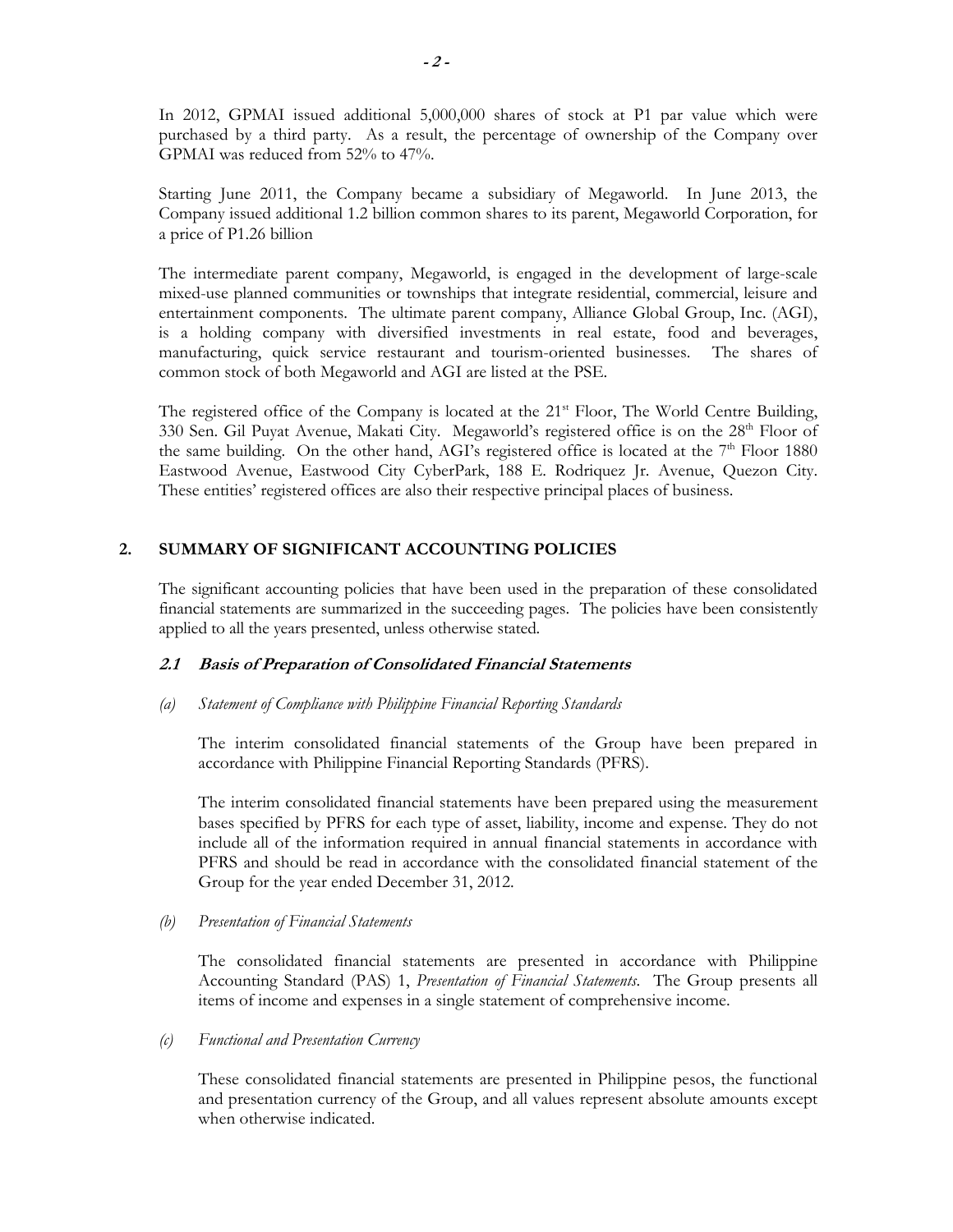### **2.2 Adoption of New and Amended PFRS**

#### *Effective in 2013 that are Relevant to the Group*

There are new and amended PFRS that are effective for periods subsequent to 2012. Management has initially determined the following pronouncements, which the Group will apply in accordance with their transitional provisions, to be relevant to its consolidated financial statements:

- (i) PAS 1 (Amendment), *Financial Statements Presentation Presentation of Items of Other Comprehensive Income* (effective from July 1, 2012). The amendment requires an entity to group items presented in other comprehensive income into those that, in accordance with other PFRS: (a) will not be reclassified subsequently to profit or loss; and, (b) will be reclassified subsequently to profit or loss when specific conditions are met. The Group's management expects that this will change the current presentation of items in other comprehensive income (i.e., unrealized fair value gains and losses on AFS financial assets).
- (ii)PAS 19 (Amendment), *Employee Benefits* (effective from January 1, 2013). The amendment made a number of changes as part of the improvements throughout the standard. The main changes relate to defined benefit plans as follows:
	- eliminates the corridor approach under the existing guidance of PAS 19 and requires an entity to recognize all gains and losses arising in the reporting period;
	- streamlines the presentation of changes in plan assets and liabilities resulting in the disaggregation of changes into three main components of service costs, net interest on net defined benefit obligation or asset, and remeasurement; and,
	- enhances disclosure requirements, including information about the characteristics of defined benefit plans and the risks that entities are exposed to through participation in them.

### (iii) Consolidation Standards

The Group is currently reviewing the impact on its consolidated financial statements of the following consolidation standards which will be effective from January 1, 2013:

- PFRS 10, *Consolidated Financial Statements*. This standard builds on existing principles of consolidation by identifying the concept of control as the determining factor in whether an entity should be included within the consolidated financial statements. The standard also provides additional guidance to assist in determining control where this is difficult to assess.
- PFRS 11, *Joint Arrangements.* This standard provides a more realistic reflection of joint arrangements by focusing on the rights and obligations of the arrangement, rather than its legal form. This standard replaces the three categories under PAS 31, mainly, jointly controlled entities, jointly controlled operations and jointly controlled assets, with two new categories – joint operations and joint ventures.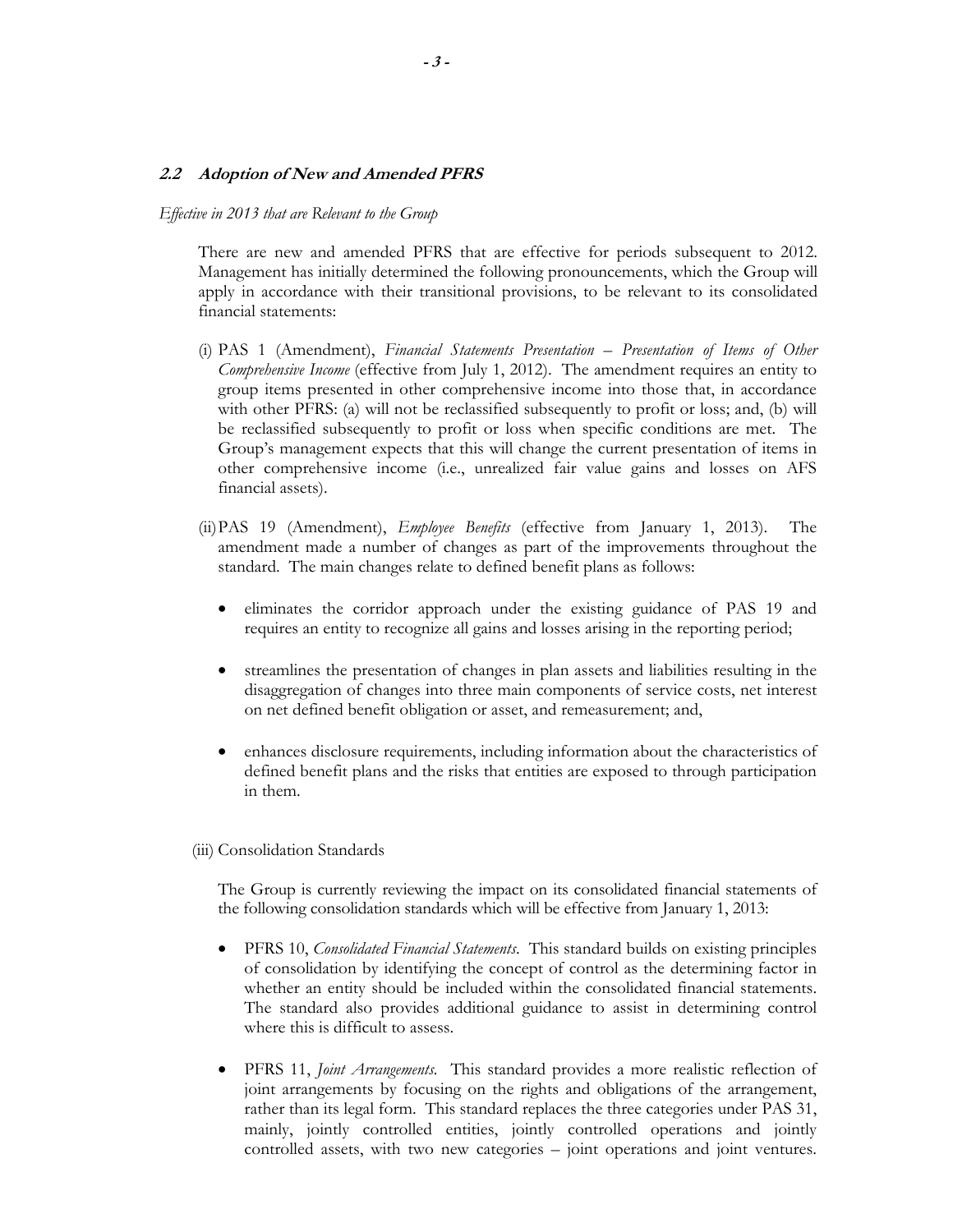Moreover, this also eliminates the option of using proportionate consolidation for joint ventures.

- PFRS 12, *Disclosure of Interest in Other Entities*. This standard integrates and makes consistent the disclosure requirements for all forms of interests in other entities, including joint arrangements, associates, special purpose vehicles and unconsolidated structured entities. This also introduces new disclosure requirements about the risks to which an entity is exposed from its involvement with structured entities.
- PAS 27 (Amendment), *Separate Financial Statements*. This revised standard now covers the requirements pertaining solely to separate financial statements after the relevant discussions on control and consolidated financial statements have been transferred and included in PFRS 10. No new major changes relating to separate financial statements have been introduced as a result of the revision.
- PAS 28 (Amendment), *Investments in Associate and Joint Venture*. This revised standard includes the requirements for joint ventures, as well as associates, to be accounted for using equity method following the issuance of PFRS 11.
- (iv) PFRS 7 (Amendment), *Financial Instruments: Disclosures Offsetting Financial Assets and Financial Liabilities* (effective from January 1, 2013). The amendment requires qualitative and quantitative disclosures relating to gross and net amounts of recognized financial instruments that are set-off in accordance with PAS 32, *Financial Instruments: Presentation*. The amendment also requires disclosure of information about recognized financial instruments which are subject to enforceable master netting arrangements or similar agreements, even if they are not set-off in the statement of financial position, including those which do not meet some or all of the offsetting criteria under PAS 32 and amounts related to a financial collateral. These disclosures will allow financial statement users to evaluate the effect or potential effect of netting arrangements, including rights of set-off associated with recognized financial assets and financial liabilities on the entity's financial position. The Group has initially assessed that the adoption of the amendment will not have a significant impact on its consolidated financial statements.
- (v) PFRS 13, *Fair Value Measurement* (effective from January 1, 2013). This standard aims to improve consistency and reduce complexity by providing a precise definition of fair value and a single source of fair value measurement and disclosure requirements for use across PFRS. The requirements do not extend the use of fair value accounting but provide guidance on how it should be applied where its use is already required or permitted by other standards. Management is in the process of reviewing its valuation methodologies for conformity with the new requirements and has yet to assess the impact of the new standard on the Group's consolidated financial statements.

### *Effective in 2013 that are Relevant to the Group*

(i) PAS 32 (Amendment), *Financial Instruments: Presentation – Offsetting Financial Assets and Financial Liabilities* (effective from January 1, 2014). The amendment provides guidance to address inconsistencies in applying the criteria for offsetting financial assets and financial liabilities. It clarifies that a right of set-off is required to be legally enforceable, in the normal course of business; in the event of default; and in the event of insolvency or bankruptcy of the entity and all of the counterparties. The amendment also clarifies the principle behind net settlement and provided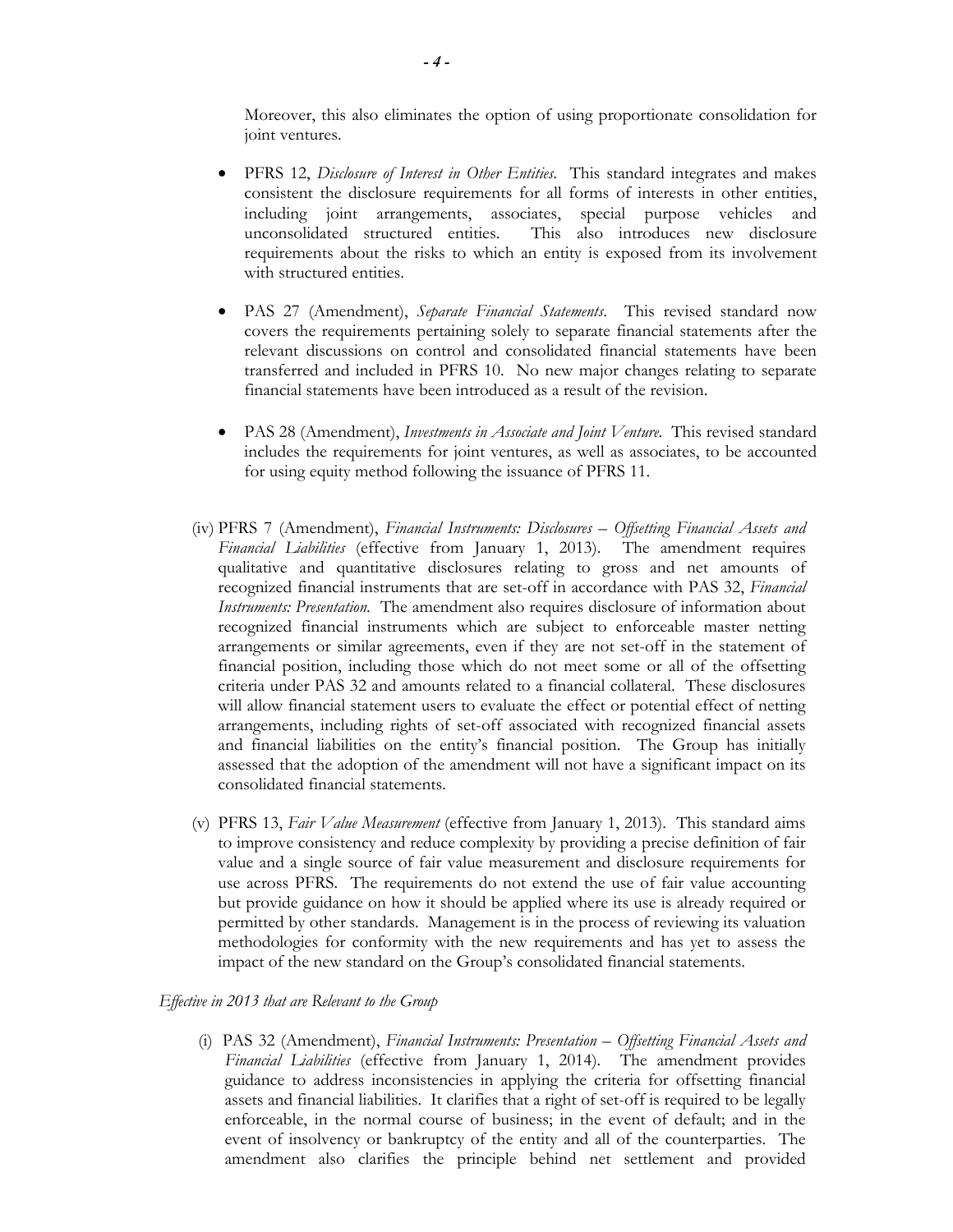characteristics of a gross settlement system that would satisfy the criterion for net settlement. The Group does not expect this amendment to have a significant impact on its consolidated financial statements.

PFRS 9, *Financial Instruments: Classification and Measurement* (effective from January 1, 2015). This is the first part of a new standard on financial instruments that will replace PAS 39, *Financial Instruments: Recognition and Measurement*, in its entirety. To date, other chapters of PFRS 9 dealing with impairment methodology and hedge accounting are still being completed.

The Group does not expect to implement and adopt PFRS 9 until its effective date or until all chapters of this new standard have been published. In addition, management is currently assessing the impact of PFRS 9 on the consolidated financial statements and it plans to conduct a comprehensive study in the fourth quarter of 2014 of the potential impact of this standard prior to its mandatory adoption date to assess the impact of all changes.

## **3. SIGNIFICANT ACCOUNTING JUDGMENTS AND ESTIMATES**

The consolidated financial statements of the Group prepared in accordance with PFRS require management to make judgments and estimates that affect amounts reported in the consolidated financial statements and related notes. Judgments and estimates are continually evaluated and are based on historical experience and other factors, including expectations of future events that are believed to be reasonable under the circumstances. Actual results may ultimately vary from these estimates.

## **3.1 Critical Judgements in Applying Accounting Policies**

In the process of applying the Group's accounting policies, management has made the following judgments, apart from those involving estimation, which have the most significant effect on the amounts recognized in the consolidated financial statements:

*(a) Impairment of AFS Financial Assets* 

The Group follows the guidance of PAS 39 in determining when an investment is other-than-temporarily impaired. This determination requires significant judgment. In making this judgment, the Group evaluates, among other factors, the duration and extent to which the fair value of an investment is less than its cost; and the financial health of and nearterm business outlook for the investee, including factors such as industry and sector performance and operational and financing cash flow.

*(b) Distinction Between Investment Properties and Owner-managed Properties* 

The Group determines whether a property qualifies as investment property. In making its judgment, the Group considers whether the property generates cash flows largely independently of the other assets held by an entity. Owner-occupied properties generate cash flows that are attributable not only to property but also to other assets used in the Group's main line of business.

Based on management's assessment, properties held for rental and for capital appreciation are classified as investment property.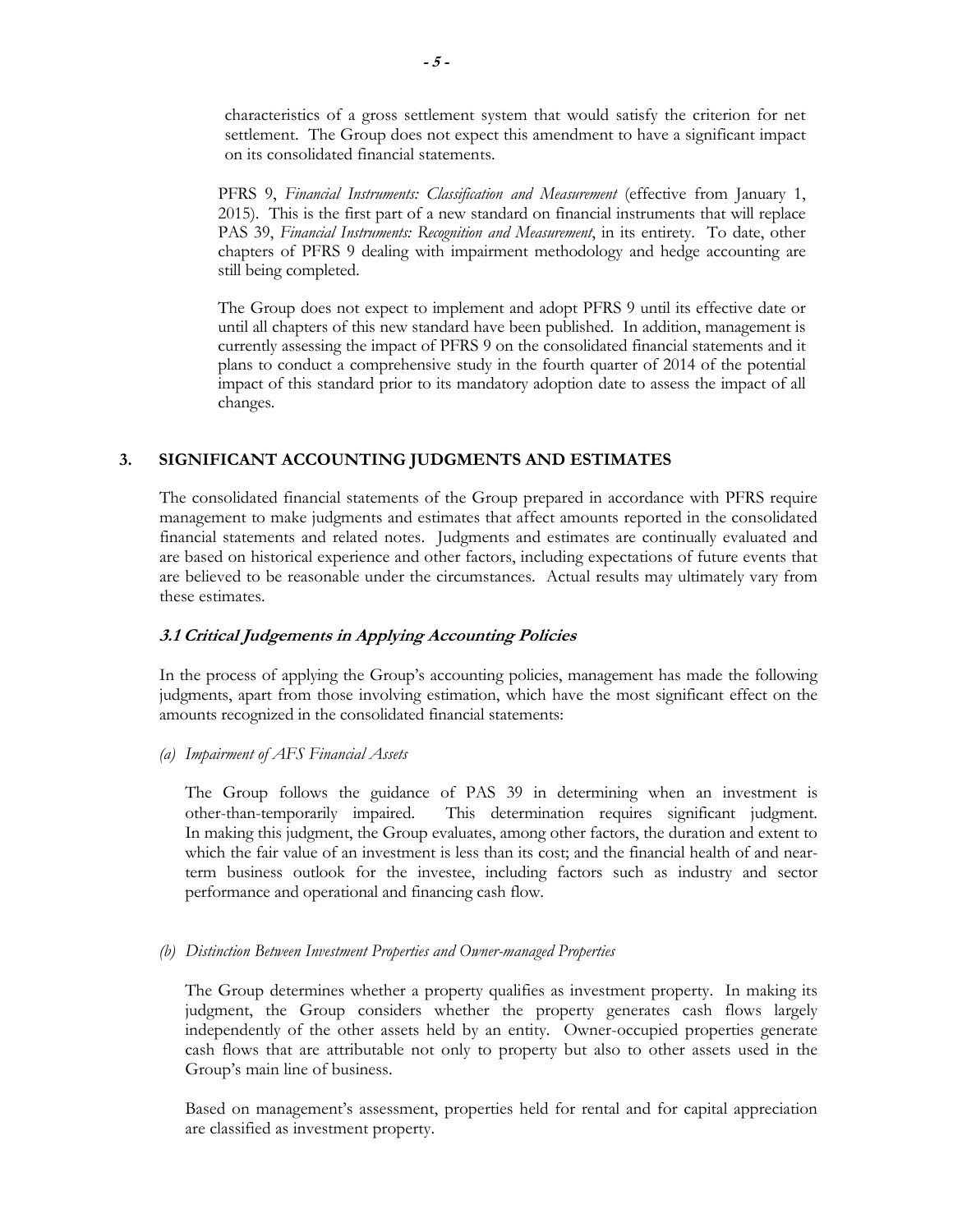*(c) Distinction between Operating and Finance Lease* 

The Group has entered into various lease agreements as either a lessor or lessee. Critical judgment was exercised by management to distinguish each lease agreement as either an operating or finance lease by looking at the transfer or retention of significant risk and rewards of ownership of the properties covered by the agreements.

Based on management's assessment, the Group's lease agreements as a lessor and lessee are classified as operating lease.

### **3.2 Key Sources of Estimation Uncertainty**

The estimates and assumptions used in the consolidated financial statements are based upon management's evaluation of relevant facts and circumstances of the Group's consolidated financial statements. Actual results could differ from those estimates. The following are the relevant estimates performed by management.

*(a) Determining Net Realizable Value of Residential and Condominium Units for Sale, Property Development Costs and Land Held for Future Development* 

In determining the net realizable value of residential and condominium units for sale, property development costs and land held for future development, management takes into account the most reliable evidence available at the times the estimates are made. The future realization of the carrying amounts of these assets are affected by price changes in the different market segments as well as the trends in the real estate industry. These are considered key sources of estimation and uncertainty and may cause significant adjustments to the Group's Residential and Condominium Units for Sale, Property Development Costs and Land Held for Future Development within the next financial year.

*(b) Estimating Useful Lives of Property and Equipment and Investment Property* 

The Group estimates the useful lives of property and equipment and investment property based on the period over which the assets are expected to be available for use. The estimated useful lives of property and equipment and investment property are reviewed periodically and are updated if expectations differ from previous estimates due to physical wear and tear, technical or commercial obsolescence and legal or other limits on the use of the assets.

*(c) Impairment of Trade and Other Receivables and Advances to Landowners and Joint Ventures* 

Adequate amount of allowance for impairment is provided for specific and groups of accounts, where objective evidence of impairment exists. The Group evaluates the amount of allowance for impairment based on available facts and circumstances affecting the collectibility of the accounts, including, but not limited to, the length of the Group's relationship with the customers, the customers' current credit status, average age of accounts, collection experience and historical loss experience.

*(d) Valuation of Available-for-sale Financial Assets* 

The Group carries certain financial assets at fair value, which are classified as level 1 fair values as these investments are traded in the stock market. Available-for-sale financial assets are measured at cost when there is no available market value.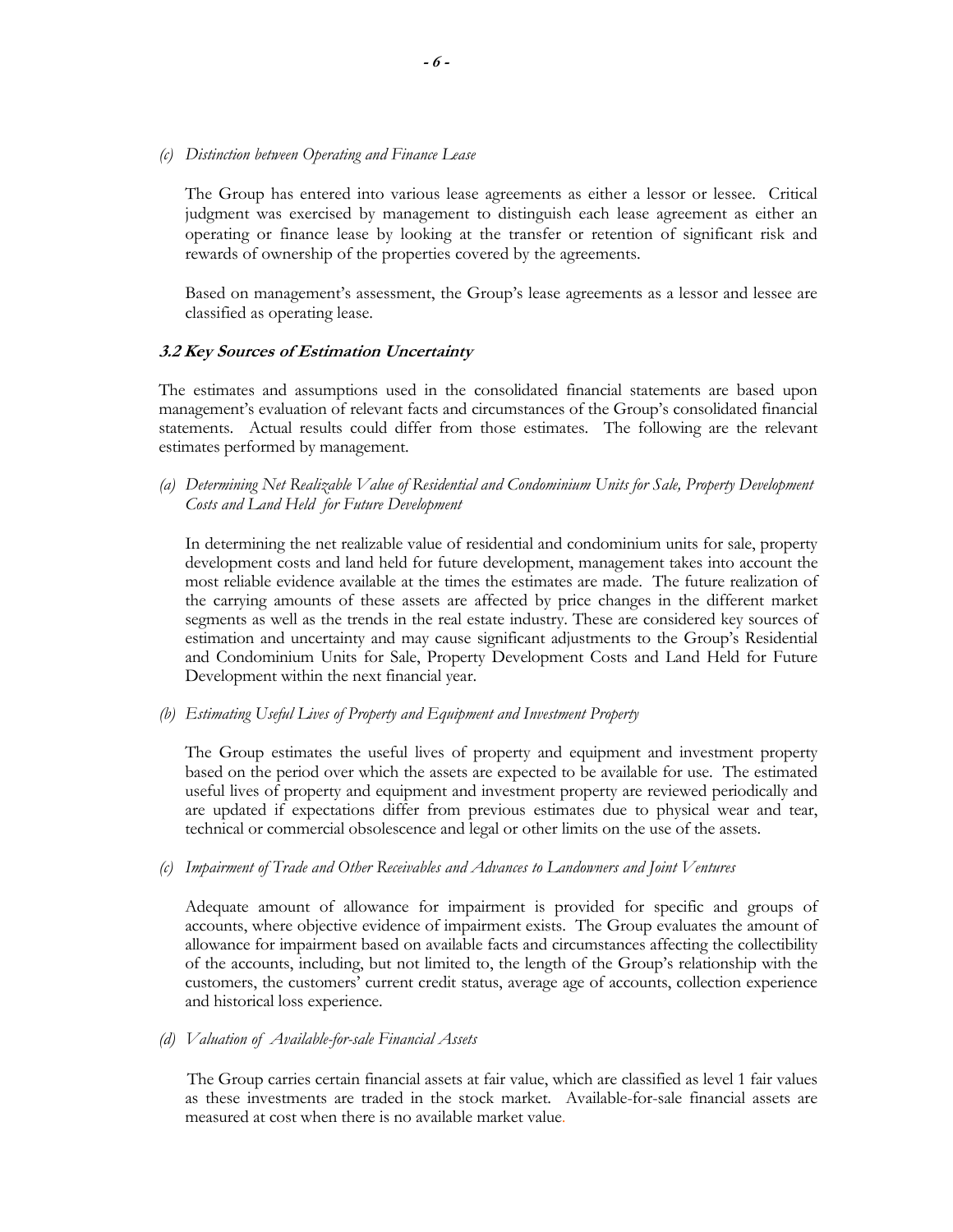### *(e) Realizable Amount of Deferred Tax Assets*

The Group reviews its deferred tax assets at the end of each reporting period and reduces the carrying amount to the extent that it is no longer probable that sufficient taxable profit will be available to allow all or part of the deferred tax asset to be utilized.

### *(f) Impairment of Non-financial Assets*

 The Group's interest in its Non-financial Assets are tested for impairment whenever events or changes in circumstances indicate that the carrying amount may not be recoverable. As a result, some assets are tested individually for impairment and some are tested at cashgenerating unit level. Though management believes that the assumptions used in the estimation of fair values reflected in the consolidated financial statements are appropriate and reasonable, significant changes in these assumptions may materially affect the assessment of recoverable values and any resulting impairment loss could have a material adverse effect on the results of operations.

### *(g) Valuation of Post-Employment Defined Benefit*

The determination of the Group's obligation and cost of pension is dependent on the selection of certain assumptions used by actuaries in calculating such amounts. In accordance with PFRS, actual results that differ from the assumptions are accumulated and amortized over future periods and therefore, generally affect the recognized expense and recorded obligation in such future periods.

### *(h) Revenue Recognition Based on Percentage-of-Completion Method*

The Group uses the percentage-of-completion method in accounting for its realized gross profit on real estate sales. Use of the percentage-of-completion method requires the Group to estimate the portion completed to date as a proportion of the total budgeted cost of the project.

### *(i) Basis for Revenue Recognition Benchmark*

The Group recognizes its revenue in full when 25% or more of the total contract price is received. Management believes that the revenue recognition criterion on percentage of collection is appropriate based on the Group's collection history of customers and number of back out sales in prior years. Buyer's interest in the property is considered to have vested when the payment of at least 25% of the contract price has been received from the buyer and the Group ascertained the buyer's commitment to complete the payment of the total contract price.

### *(j) Determination of Fair Value of Investment Property*

Investment property is measured using the cost model. To the consolidated financial statements is determined by the Group using the discounted cash flows valuation technique since the information on current or recent prices of investment property is not available. The Group uses assumptions that are mainly based on market conditions existing at the end of each reporting period.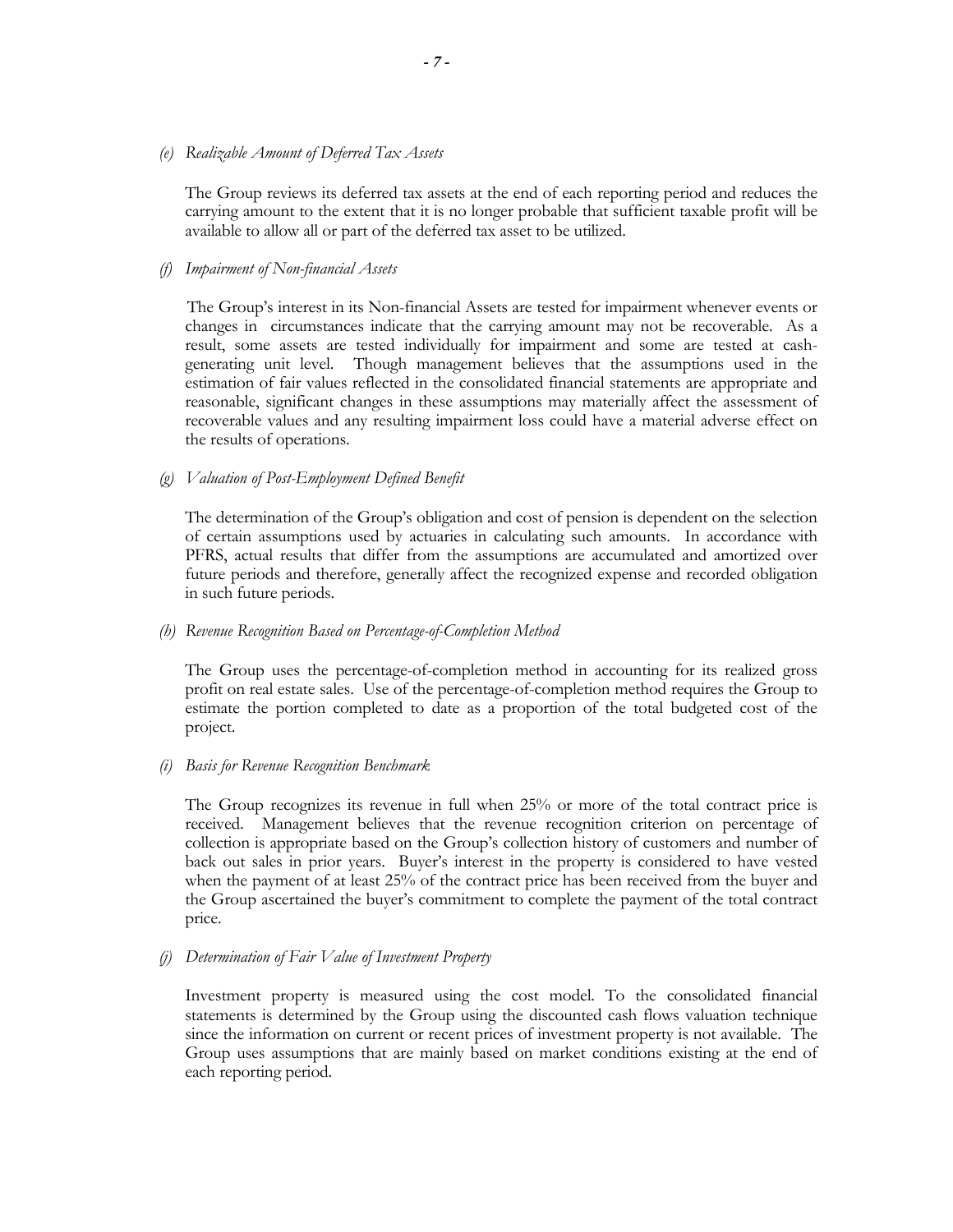### **4. SEGMENT REPORTING**

### **4.1 Business Segments**

The Group's operating businesses are organized and managed separately according to the products and services provided, with each segment representing a strategic business unit that offers different products and serves different markets. The Group is engaged in the development and marketing of mid-cost housing projects in the form of condominium communities, subdivision lots and house and lot packages, and commercial units to a limited extent. It classifies and monitors its projects into high-rise and horizontal. High-rise projects refer to condominiums and other medium scale properties while the horizontal projects refer to house and lot packages and subdivision lots. Both are intended for middle income market.

## **4.2 Segment Assets and Liabilities**

 Segment assets include all operating assets used by a segment and consist principally of operating receivables, property development cost, residential and condominium units for sale and investment property. Segment liabilities include all operating liabilities incurred by management in each particular segment.

### **4.3 Intersegment Transactions**

 There are no intersegment transactions. In case of inter-segment sales and transfers, the Group generally accounts for them as if the sales or transfers were made to third parties at current market prices.

## **4.4 Analysis of Segment Information**

 The tables in the succeeding pages present the revenue and profit information regarding industry segments for the nine months ended September 30, 2013 and 2012 and certain assets and liabilities information regarding industry segments as of September 30 2013 and December 31, 2012.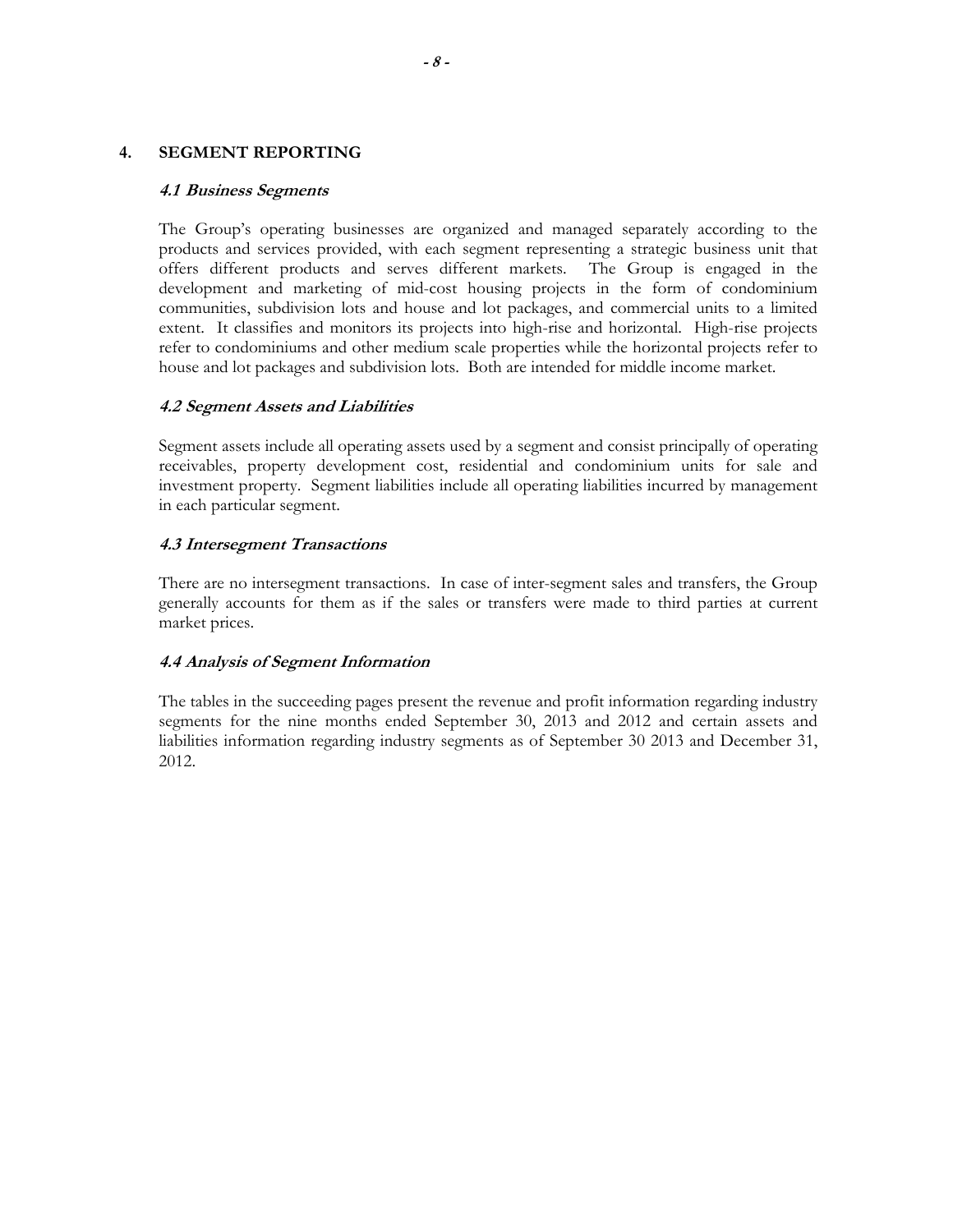## **September 30, 2013**

| 904,836,693<br>355,965,150                               | Р | 227,793,271   | P            |               |                                  |                |
|----------------------------------------------------------|---|---------------|--------------|---------------|----------------------------------|----------------|
|                                                          |   |               |              |               |                                  |                |
|                                                          |   |               |              |               |                                  |                |
|                                                          |   |               |              | 415,987,524   | Р                                | 1,548,617,488  |
|                                                          |   |               |              |               |                                  |                |
|                                                          | P | 120, 126, 118 | P            | 658,632,717   | P                                | 1,132,723,985  |
|                                                          |   |               |              | 822,733,914)  |                                  | 822,733,914)   |
|                                                          |   |               |              |               |                                  | 309,990,071    |
|                                                          |   |               |              | 94,483,759)   |                                  | 94,483,759)    |
|                                                          |   |               |              | 4,619,214)    |                                  | 4,619,214)     |
| Equity share in net earnings of an associate             |   |               |              | 7,109,457     |                                  | 7,109,457      |
|                                                          |   |               |              |               |                                  | 222,615,769    |
|                                                          |   |               |              | 93,432,178)   |                                  | 93,432,178)    |
|                                                          |   |               |              |               |                                  | 129, 183, 591  |
| Non-controlling interest - share in net profit           |   |               |              |               |                                  | $1,135,898$ )  |
| Net profit attributable to parent company's shareholders |   |               |              |               |                                  | 128,047,693    |
|                                                          |   |               |              |               |                                  |                |
| 14,021,305,067                                           | P | 4,616,135,936 | P            | 157,394,604   | Ρ                                | 18,794,835,607 |
|                                                          |   |               |              | 506,560,661   |                                  | 506,560,661    |
|                                                          |   |               |              |               |                                  | 13,605,473,278 |
| 14,021,305,067                                           | P | 4,616,135,936 |              |               |                                  | 32,906,869,546 |
| 824,279,312                                              | P | 517,192,254   | P            |               | P                                | 1,341,471,566  |
|                                                          |   | $\sim$        |              | 7,112,661,533 |                                  | 7,112,661,533  |
| 824,279,312                                              | P | 517, 192, 254 | P            | 7,112,661,533 | P                                | 8,454,133,100  |
|                                                          |   |               |              |               |                                  |                |
|                                                          |   |               |              |               |                                  |                |
|                                                          |   |               |              |               |                                  |                |
|                                                          |   |               | $\mathbf{P}$ | 9,522,031     | P                                | 9,522,031      |
|                                                          |   |               |              |               | 13,605,473,278<br>14,269,428,542 |                |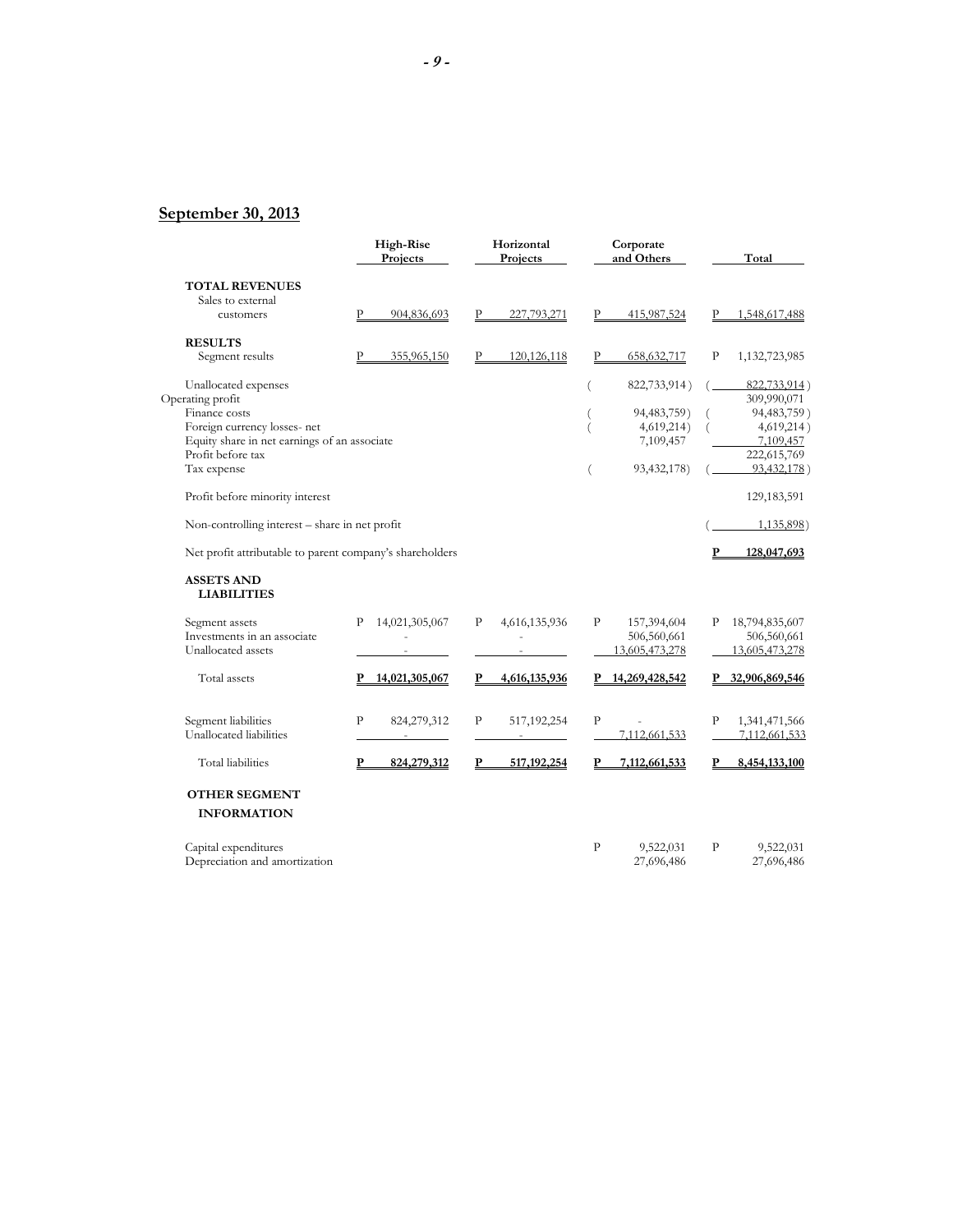## **September 30, 2012**

|                                                          | High-Rise<br>Projects         | Horizontal<br>Projects | Corporate<br>and Others     | Total                      |
|----------------------------------------------------------|-------------------------------|------------------------|-----------------------------|----------------------------|
| <b>TOTAL REVENUES</b>                                    |                               |                        |                             |                            |
| Sales to external                                        |                               |                        |                             |                            |
| customers                                                | P<br>809,850,691              | 193,847,601            | Р<br>475,547,674            | P<br>1,355,193,482         |
| <b>RESULTS</b>                                           |                               |                        |                             |                            |
| Segment results                                          | 185,029,637                   | 28,393,499             | $\mathbf{P}$<br>650,618,374 | P<br>864,041,510           |
| Unallocated expenses                                     |                               |                        | 734,171,779)                | 734,171,779)               |
| Operating profit                                         |                               |                        |                             | 129,869,731                |
| Finance costs                                            |                               |                        | 76,673,261)<br>(            | 76,673,261)                |
| Equity share in net earnings of an associate             |                               |                        | 62,128,547                  | 62,128,547                 |
| Profit before tax<br>Tax expense                         |                               |                        | 26,025,524)                 | 115,325,017<br>26,025,524) |
|                                                          |                               |                        |                             |                            |
| Profit before minority interest                          |                               |                        |                             | 89,299,493                 |
| Non-controlling interest - share in net profit           |                               |                        |                             | 4,831,282                  |
| Net profit attributable to parent company's shareholders |                               |                        |                             | Р<br>94,130,775            |
| <b>ASSETS AND</b><br><b>LIABILITIES</b>                  |                               |                        |                             |                            |
| Segment assets                                           | 12,470,671,987<br>P           | P<br>4,528,288,193     | P<br>168,225,441            | 17, 167, 185, 621<br>Р     |
| Investments in an associate                              |                               |                        | 970,146,246                 | 970,146,246                |
| Unallocated assets                                       |                               |                        | 13,841,417,993              | 13,841,417,993             |
| Total assets                                             | 12,470,671,987<br>P           | 4,528,288,193<br>P     | P 14,979,789,680            | 31,978,749,860             |
| Segment liabilities                                      | $\mathbf{p}$<br>808, 553, 884 | P<br>589,219,928       | P                           | P<br>1,397,773,812         |
| Unallocated liabilities                                  | $\sim$ 100 $\mu$              | $\sim$                 | 8,313,847,189               | 8,313,847,189              |
| <b>Total liabilities</b>                                 | P<br>808,553,884              | 589,219,928<br>P       | 8,313,847,189<br>P          | 9,711,621,001<br>P         |
| <b>OTHER SEGMENT</b>                                     |                               |                        |                             |                            |
| <b>INFORMATION</b>                                       |                               |                        |                             |                            |
| Capital expenditures                                     |                               |                        | P<br>16,125,846             | P<br>16,125,846            |
| Depreciation and amortization                            |                               |                        | 28,907,742                  | 28,907,742                 |
|                                                          |                               |                        |                             |                            |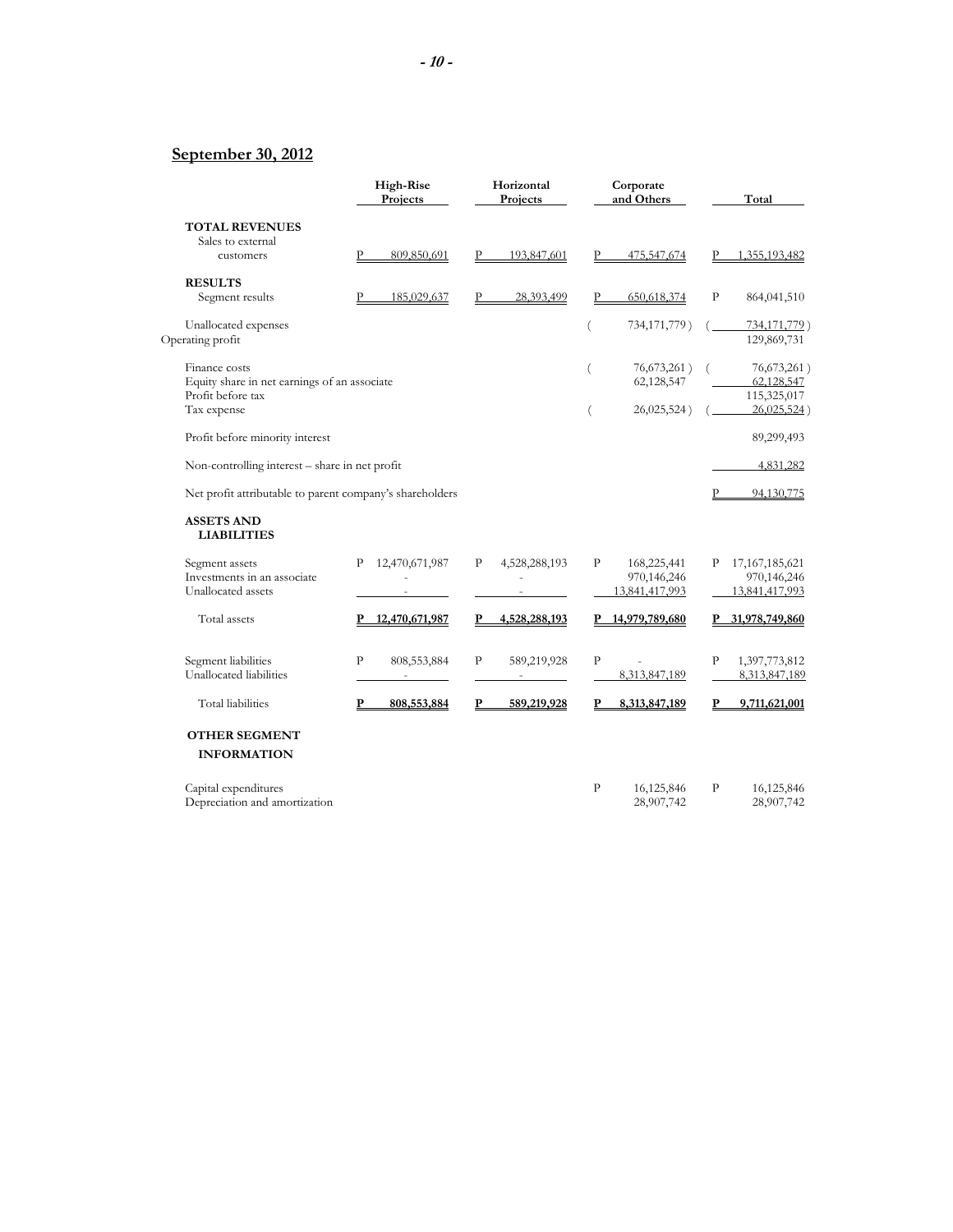### **5. STOCK RIGHT**

On April 24, 2012, the Company's BOD approved the offer for subscription of 2,695,239,833 new shares (the "right shares") by way of a pre-emptive offer (the "rights offer") to holders of its common shares at the proportion of one new share for every four existing common shares, at the offer/exercise price equivalent to their par value of P1 per share. This was approved by SEC on August 30, 2012.

Also, on April 24, 2012, the BOD approved the increase in the Company's authorized capital stock from P23.5 billion divided into 21.5 billion common and 2 billion preferred shares both with par value of P1 each, to P33.5 billion divided into 31.5 billion common and 2 billion preferred shares both with par value of P1 per share. The application for the increase in authorized capital stock was approved by the SEC on October 17, 2012.

As of September 30, 2013, the Company's number of shares issued and outstanding totaled 14,803,455,238 with total Treasury Stock of 127,256,071.

### **6. EARNINGS PER SHARE**

The calculation of the basic earning per share is based on the profits attributable to parent company's shareholders divided by the weighted average number of shares in issue during the period.

Earnings per share amounts were computed as follows:

|                                                      | September 30, 2013 | September 30, 2012 |
|------------------------------------------------------|--------------------|--------------------|
| Weighted average number of shares                    | 14,803,455,238     | 10,754,304,333     |
| Income available to parent company's<br>shareholders | 128,047,693<br>P   | р<br>94, 130, 755  |
| Basic                                                | 0.0087             | 0.0088             |
| Diluted                                              | 0.0087             | 0.0088             |

### **7. COMMITMENTS AND CONTINGENCIES**

There were no material contingencies and any other events or transactions that have material impact on the current interim period. There were no issuances, repurchases, and repayments of debt on the current interim period.

### **8. SEASONAL FLUCTUATIONS**

There were no seasonal aspects that had a material effect on the financial condition or results of operations of the group.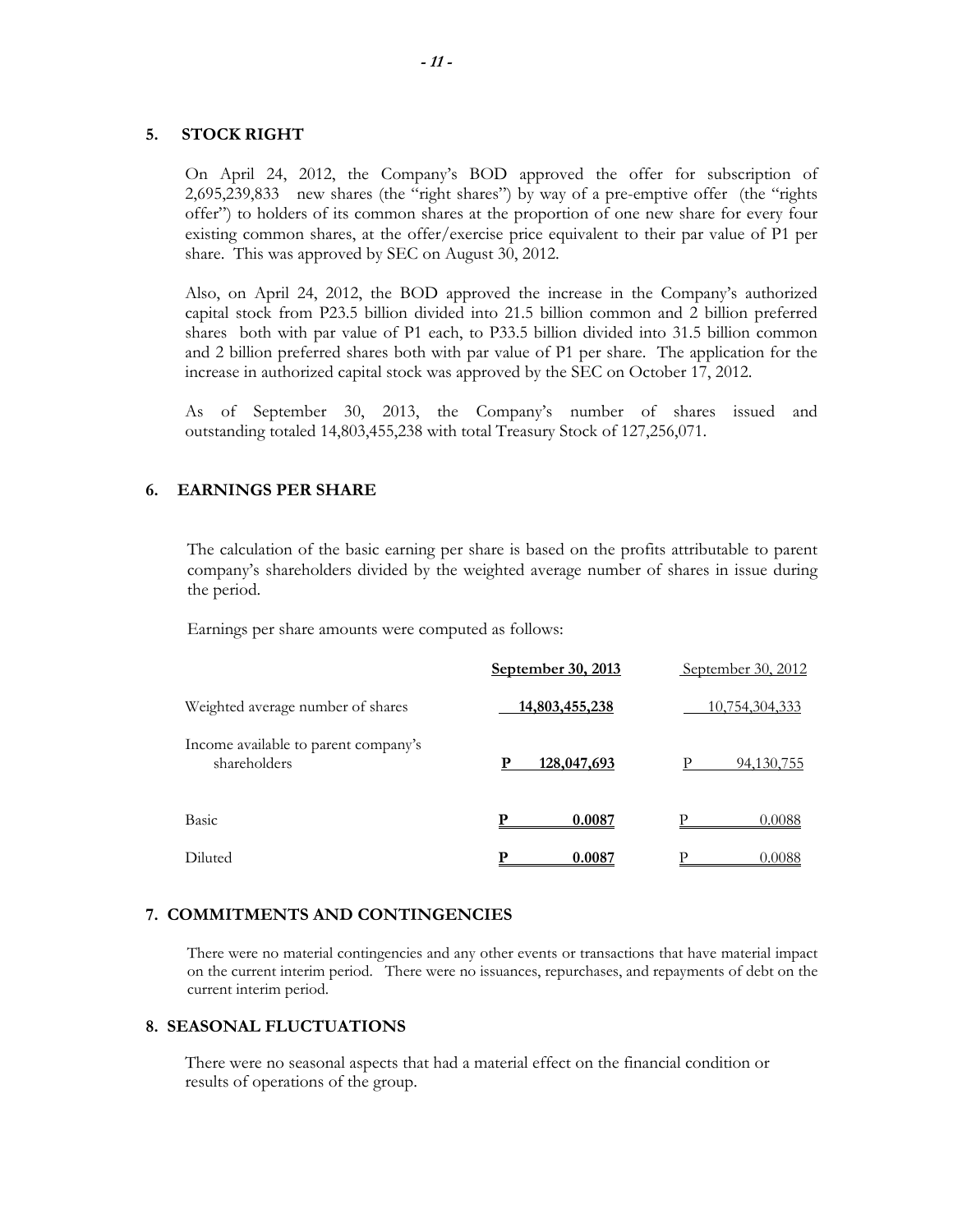### **9. ASSESSMENT OF FINANCIAL RISKS**

The Group is exposed to a variety of financial risks, which result from both its operating and investing activities. Risk management is carried out by a central treasury department under policies approved by the BOD, and focuses on actively securing the Group's short to medium-term cash flows by minimizing the exposure to financial markets.

The Group does not actively engage in the trading of financial assets for speculative purposes nor does it write options. The most significant financial risks to which the Group is exposed to are described below.

### **9.1) Foreign Currency Sensitivity**

Most of the Group's transactions are carried out in Philippine pesos, its functional currency. Foreign exchange risk arises from the Group's U.S. dollar-denominated cash and cash equivalents.

To mitigate the Group's exposure to foreign currency risk, non-Philippine peso cash flows are closely monitored.

The Group's U.S.-dollar denominated financial assets, translated into Philippine pesos amounted to P79.3 million as of September 30, 2013.

At September 30, 2013, if the peso had strengthened by 6% against the U.S. dollar with all other variables held constant, income before tax for the year would have been P4.9 million lower, mainly as a result of foreign exchange loss on translation of U.S. dollardenominated cash and cash equivalents.

On the other hand, if the peso had been weaker by the same percentage, with all other variables held constant, income before tax would have been higher by the same amount.

The 6% movement in the value of peso against U.S. dollar was estimated based on the market volatility in exchange rates. The sensitivity analysis is based on the Group's foreign currency financial instruments held at the reporting period.

Exposures to foreign exchange rates vary during the year depending on the volume of transactions. Nonetheless, the analysis above is considered to be representative of the Group's currency risk.

### **9.2) Interest Rate Sensitivity**

As the Group has no significant interest-bearing assets, the Group's income and operating cash flows are substantially independent of changes in market interest rates. The Group's interest rate risk arises only from cash and cash equivalents, which are subject to variable interest rates. Financial assets and liabilities at variable rates expose the group to cash flow interest rate risk. All other financial assets and liabilities have fixed rates.

On September 30, 2013, if general interest rates on dollar and peso-denominated financial assets had been higher by 0.69%, with all other variables held constant, income before tax for the year would have been P7.2 million higher, mainly as a result of higher interest income on floating rate deposits.

The movements in interest rates used in the sensitivity analysis are considered reasonably possible and are based on observation of interest rate fluctuations for the past six months using a 95%-confidence level. The calculations are based on the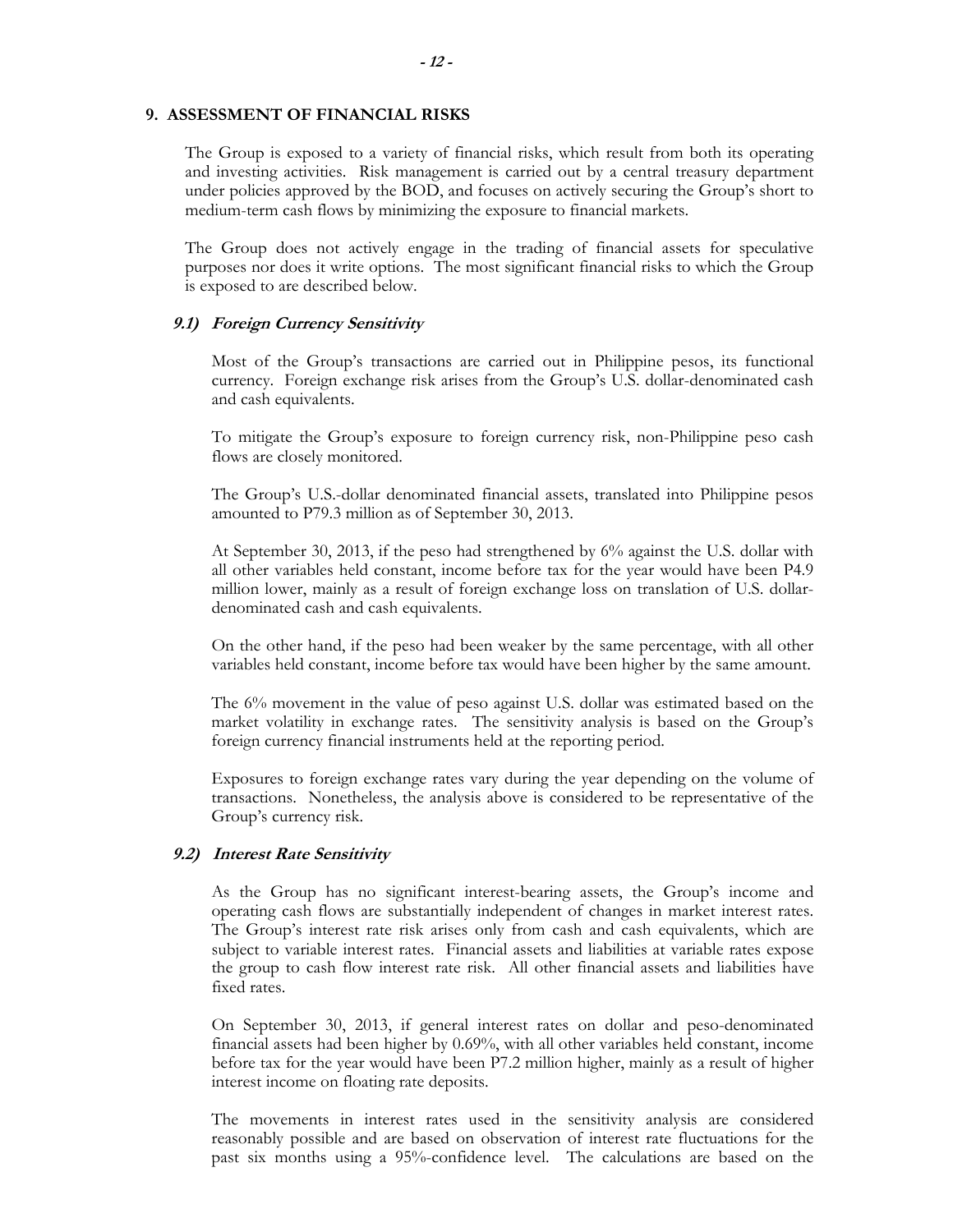Group's financial instruments held at each reporting period, with effect estimated from the beginning of the year.

### **9.3) Credit Risk**

Generally, the maximum credit risk exposure of financial assets is the carrying amount of the financial assets as shown on the face of the statements of financial position, as summarized below:

|                                          | As of Sept. 30,2013 | As of Dec. 31, 2012 |
|------------------------------------------|---------------------|---------------------|
| Cash and cash equivalents                | P 1,165,167,725     | P 3,033,222,982     |
| Trade and other receivables - net        | 4,499,083,621       | 4,208,570,334       |
| Advances to landowners and joint venture | 829, 101, 791       | 822,584,793         |
| Advances to related parties              | 1,782,241,752       | 1,687,392,195       |
|                                          | P 8,275,594,888     | 9,751,770,304       |

The credit risk for liquid funds is considered negligible, since the counter parties are reputable banks with high quality external credit ratings. In respect of trade and other receivables, the Group is not exposed to any significant credit risk exposure to any single counter party or any group of counter parties having similar characteristics.

The Group continuously monitors defaults of customers and other counter parties, identified either individually or by group, and incorporate this information into its credit risk controls. The Group's policy is to deal only with creditworthy counter parties. In addition, for a significant proportion of sales, advance payments are received to mitigate credit risk.

The Group's management considers that all the above financial assets that are not impaired for each of the reporting dates under review are of good credit quality, including those that are past due.

### **9.4) Liquidity Risk**

The Group manages its liquidity needs by carefully monitoring scheduled debt servicing payments for long-term financial liabilities as well as cash outflows due in a day-to-day business. Liquidity needs are monitored in various time bands, on a day-to-day and week-to-week basis, as well as on the basis of a rolling 30-day projection. Long-term liquidity needs for a 6-month and one-year period are identified monthly.

The Group maintains cash to meet its liquidity requirements for up to 60-day periods. Excess cash are invested in time deposits or short-term marketable securities. Funding for long-term liquidity needs is additionally secured by an adequate amount of committed credit facilities and the ability to sell long-term financial assets.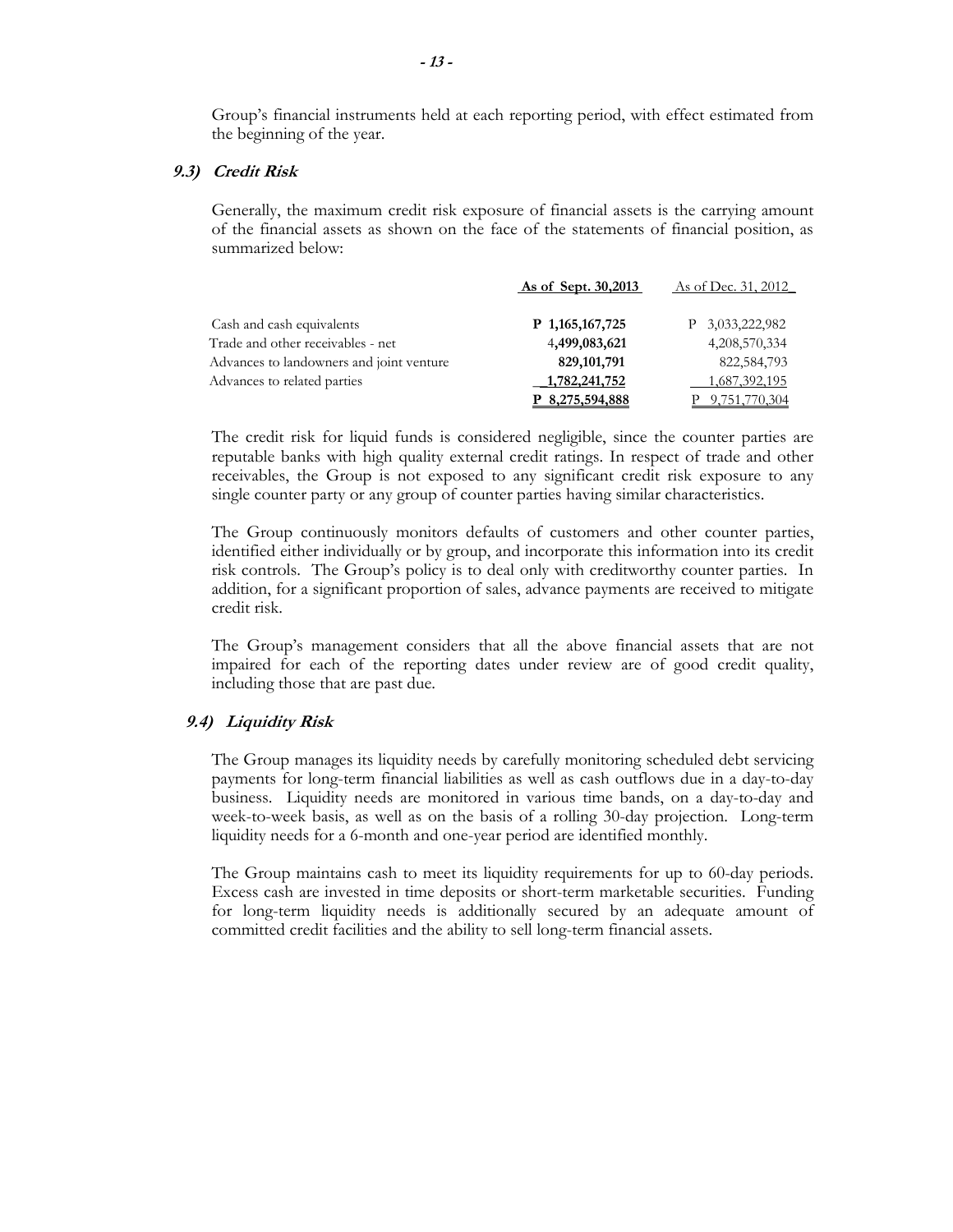|                               | Current           |                          | Non-current       |              |  |  |
|-------------------------------|-------------------|--------------------------|-------------------|--------------|--|--|
|                               | Within            | 6 to 12                  | $1 \text{ to } 5$ | Later than   |  |  |
|                               | 6 Months          | Months                   | Years             | 5 Years      |  |  |
| Interest-bearing loans        |                   |                          |                   |              |  |  |
| and borrowings                | 91,423,179 P<br>P |                          | P 150,028,412     | $\mathbf{P}$ |  |  |
| Trade and other payables      | 348,074,550       | $\overline{\phantom{a}}$ |                   |              |  |  |
| Advances from related parties | 1,633,058,068     |                          |                   |              |  |  |
| Other current liabilities     | 256,452,975       |                          |                   |              |  |  |
|                               |                   |                          |                   |              |  |  |
|                               | P2,329,008,772    |                          | 150,028,412       | D            |  |  |

As at September 30, 2013, the Group's financial liabilities have contractual maturities which are presented below:

This compares to the maturity of the Group's financial liabilities in the previous reporting period as follows:

|                               | Current          |                          | Non-current       |            |
|-------------------------------|------------------|--------------------------|-------------------|------------|
|                               | Within           | 6 to 12                  | $1 \text{ to } 5$ | Later than |
|                               | 6 Months         | Months                   | Years             | 5 Years    |
| Interest-bearing loans        |                  |                          |                   |            |
| and borrowings                | P 170,684,851 P  | $\overline{\phantom{a}}$ | P 413,846,258     | P<br>-     |
| Trade and other payables      | 891, 315, 116    | $\overline{\phantom{a}}$ |                   |            |
| Advances from related parties | 2,874,646,777    | -                        |                   |            |
| Other current liabilities     | 180,245,087      |                          |                   |            |
|                               | P4.116.891.831 P |                          | 413,846,258       |            |

The above contractual maturities reflect the gross cash flows, which may differ from the carrying values of the liabilities at the reporting period.

## **9.5) Other Market Price Risk**

The Group is exposed to equity securities price risk because of investments held by the Group and classified on the balance sheet as available-for-sale financial assets. The Group is not exposed to commodity price risk.

At September 30, 2013, if the quoted stock price for the securities had decreased by 3.19% with all other variables held constant, equity would have been lower by about P84.3 million. The 3.19% estimated change in quoted market price is computed based on volatility of local index for holdings first listed at Philippine Stock Exchange.

On the other hand, if the quoted market price for these securities had increased by the same amount, with all other variables held constant, equity for the year would have been higher by the same figure.

The investments in listed equity securities are considered long-term, strategic investments. In accordance with the Group's policies, no specific hedging activities are undertaken in relation to these investments. The investments are continuously monitored and voting rights arising from these equity instruments are utilized in the Group's favor.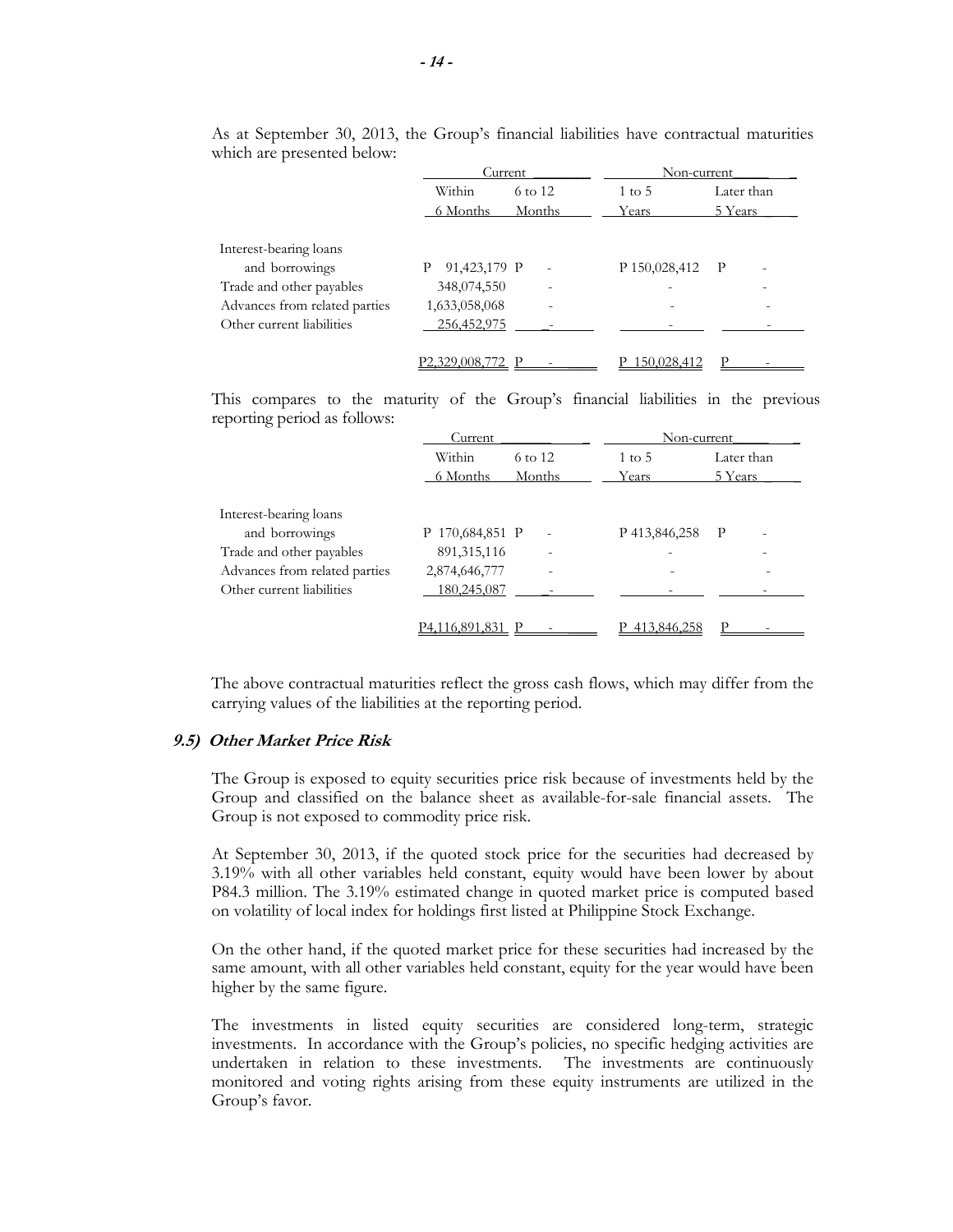### **10. FINANCIAL INSTRUMENTS EVALUATION**

Financial assets include cash and financial instruments. The Group classifies its financial assets, other than hedging instruments, into the following categories: financial assets at fair value through profit or loss, loans and receivables, held-to-maturity investments and available-for-sale financial assets. Financial assets are assigned to the different categories by management on initial recognition, depending on the purpose for which the investments were acquired. The designation of financial assets is re-evaluated at every reporting date at which date a choice of classification or accounting treatment is available, subject to compliance with specific provisions of applicable accounting standards.

*Cash and cash equivalents* are defined as cash on hand, demand deposits and short-term, highly liquid investments readily convertible to known amounts of cash and which are subject to insignificant risk of changes in value.

Regular purchase and sales of financial assets are recognized on their trade date. All financial assets that are not classified as at fair value through profit or loss are initially recognized at fair value, plus transaction costs. Financial assets carried at fair value through profit or loss is initially recognized at fair value and transaction costs are expensed in the statements of comprehensive income.

The foregoing categories of financial instruments are more fully described below.

### **10.1) Financial Assets at Fair Value through Profit or Loss**

 This category includes financial assets that are either classified as held for trading or are designated by the entity to be carried at fair value through profit or loss upon initial recognition. A financial asset is classified in this category if acquired principally for the purpose of selling it in the near term or if so designated by management. Derivatives are also categorized as 'held for trading' unless they are designated as hedges. Assets in this category are classified as current assets if they are either held for trading or are expected to be realized within 12 months from the reporting period.

 Subsequent to initial recognition, the financial assets included in this category are measured at fair value with changes in fair value recognized in profit or loss. Financial assets originally are designated as financial assets at fair value through profit or loss may not be subsequently be reclassified.

### **10.2) Loans and Receivables**

Loans and receivables are non-derivative financial assets with fixed or determinable payments that are not quoted in an active market. They arise when the Group provides money, goods or services directly to a debtor with no intention of trading the receivables. They are included in current assets, except for maturities greater than 12 months after the reporting period which are classified as non-current assets.

 Loans and receivables are subsequently measured at amortized cost using the effective interest method, less any impairment losses. Any change in their value is recognized in profit or loss. Impairment loss is provided when there is objective evidence that the Group will not be able to collect all amounts due to it in accordance with the original terms of the receivables. The amount of the impairment loss is determined as the difference between the assets' carrying amount and the present value of estimated cash flows.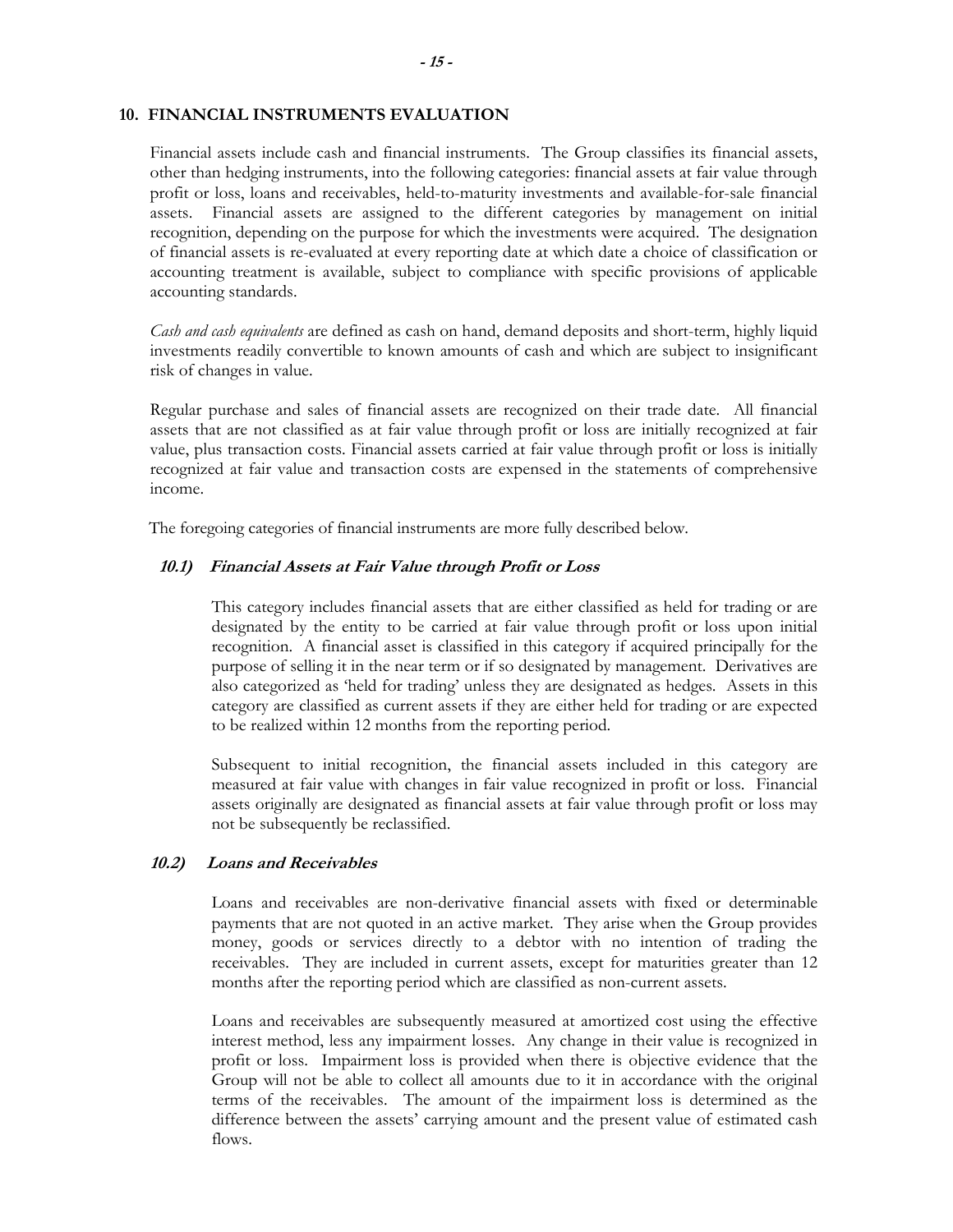The Group's loans and receivables are presented as Trade and other receivables, Advances to landowners and joint ventures, and Advances to related parties in the statements of financial position.

### **10.3) Held-to-maturity Investments**

This category includes non-derivative financial assets with fixed or determinable payments and a fixed date of maturity. Investments are classified as held-to-maturity if the Group has the positive intention and ability to hold them until maturity. Investments intended to be held for an undefined period are not included in this classification. They are included in non-current assets in the statements of financial position, except those maturing within 12 months of the reporting period.

 Held-to-maturity investments are measured at amortized cost using the effective interest method. In addition, if there is objective evidence that the investment has been impaired, the financial asset is measured at the present value of estimated cash flows. Any changes to the carrying amount of the investment are recognized in profit or loss.

### **10.4) Available-for-sale Financial Assets**

This category includes non-derivative financial assets that are either designated to this category or do not qualify for inclusion in any of the other categories of financial assets. They are included in non-current assets unless management intends to dispose of the investment within 12 months from the reporting period.

 All financial assets within this category are subsequently measured at fair value, unless otherwise disclosed, with changes in value recognized in equity, net of any effects arising from income taxes. Gains and losses arising from securities classified as available-for-sale are recognized in the statements of comprehensive income when they are sold or when the investment is impaired.

 In the case of impairment, any loss previously recognized in equity is transferred to the statements of comprehensive income. Impairment losses recognized in the statements of comprehensive income on equity securities are not reversed through the statements to comprehensive income. Losses recognized in prior year statements of comprehensive income resulting from the impairment of debt instruments are reversed through the statements of comprehensive income.

For investment that are actively traded in organized financial markets, fair value is determined by reference to quoted market bid prices in the stock exchange at the close of business on the reporting period. For investments where there is no quoted market price, fair value is determined by reference to the current market value of another instrument which is substantially the same or is calculated based on the expected cash flows of the underlying net asset base of the investment.

Non-compounding interest and other cash flows resulting from holding financial assets are recognized in consolidated profit or loss when received, regardless of how the related carrying amount of financial assets is measured.

De-recognition of financial assets occurs when the rights to receive cash flows from the financial instruments expire or are transferred and substantially all of the risks and rewards of ownership have been transferred.

The Group has no investment in foreign securities as of reporting period. The markets of the Group's Availablefor-sale financial assets are active.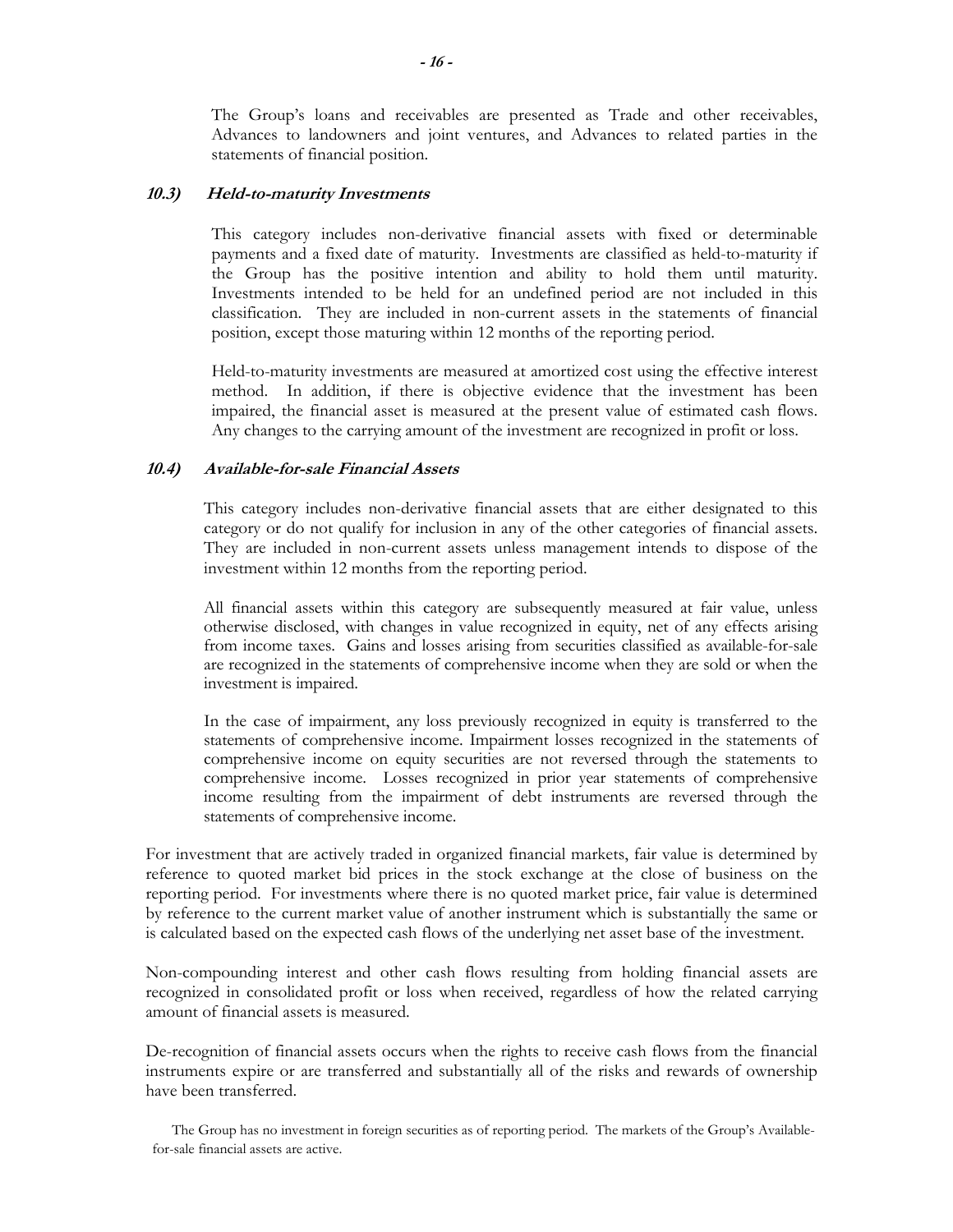## **EMPIRE EAST LAND HOLDINGS, INC. AND SUBSIDIARIES**

MANAGEMENT'S DISCUSSION AND ANALYSIS OF RESULTS OF OPERATIONS AND FINANCIAL CONDITION

### **RESULTS OF OPERATIONS**

### Review of September 30, 2013 versus September 30, 2012

During the nine-month period, the consolidated net profit amounted to P129.2 million, 45% higher than the previous year's net income of P89.3 million. Consolidated revenues, composed of real estate sales, realized gross profit, finance income, earnings of associates, commissions and other revenues posted an increase of 11% from P1.7 billion to P1.9 billion.

### Real Estate Sales

The Group registered Real Estate Sales of P1.1 million for nine months ended September 30, 2013 compared with P1.0 million in 2012. The sales generated were derived from various projects including, San Lorenzo Place, Pioneer Woodlands, The Sonoma, The Rochester Gardens, The Cambridge Village, California Gardens Square and Laguna Bel Air Projects.

The Cost of Real Estate Sales amounting to P712.5 million in 2013 and P692.7 million in 2012, as a percentage of Real Estate Sales, was 63% and 69%, respectively. The change was primarily due to the different composition of products sold for each year.

Gross Profit was P420 million during the none months of 2013 and P311 million in 2012, or 37% and 31% of Real Estate Sales, respectively. The gross profit margin varies depending on the product mix and the competitiveness of prices of each product. Realized Gross Profit amounting to P474.1 million in 2013 and P213.4 million in 2012, represents 42% and 21% of Real Estate Sales, respectively.

### Other Revenues

The finance income amounting to P242.6 million and P299.1 million in 2013 and 2012 respectively, were derived mostly from in-house financing and accounts for 13% and 17% of total revenues. Additional sources of revenue were commissions of a subsidiary, rentals of investment properties and those obtained from other sources. Commission and other income totaling P416 million in 2013 and P351 million in 2012, represents 22% and 20% of total revenues, respectively.

### Operating Expenses

Operating Expenses posted an increase from P734.2 million in 2012 to P822.7 million in 2013. Other charges/expenses include Finance Cost of P94.5 million and P76.7 million in 2013 and 2012, respectively.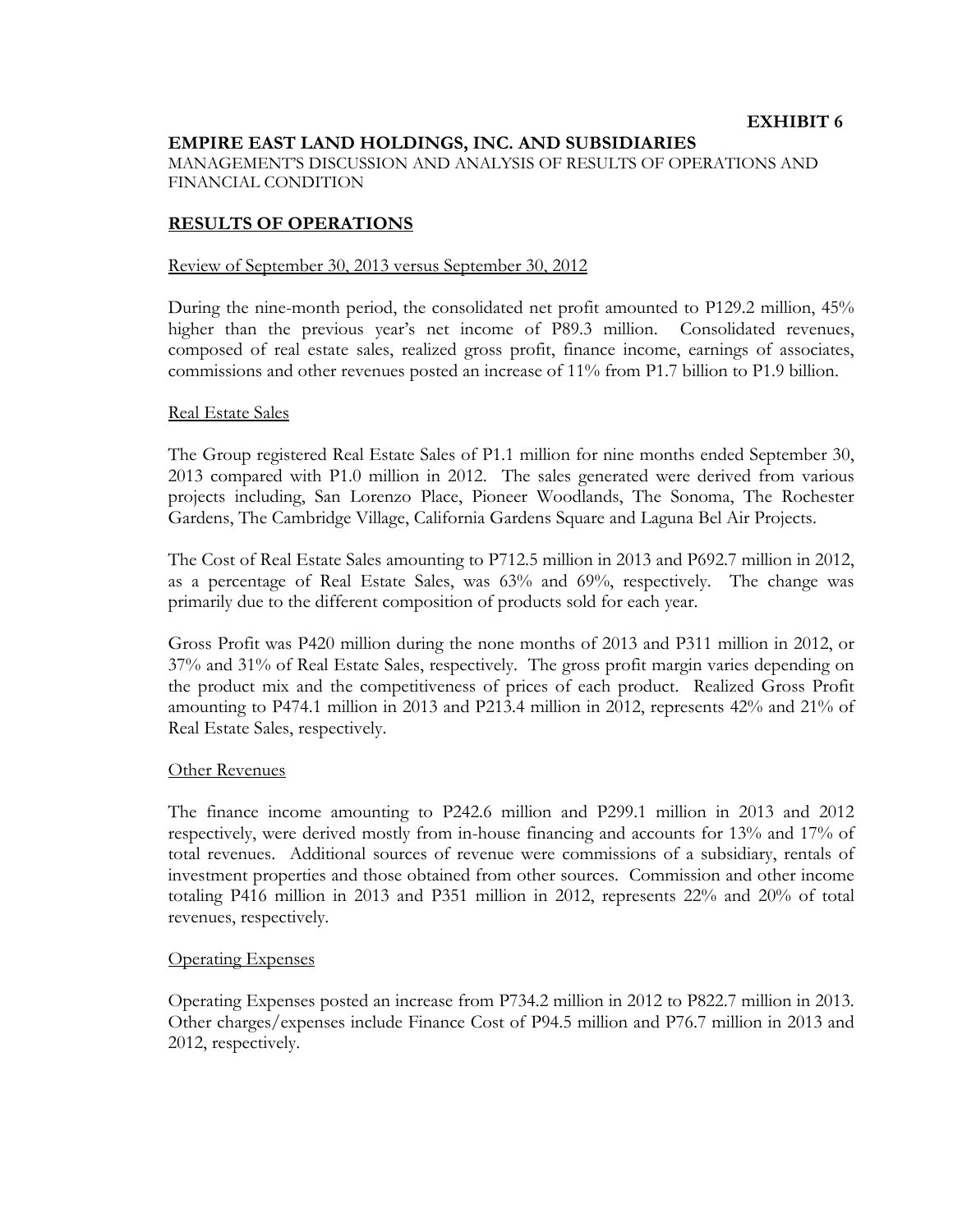## **FINANCIAL CONDITION**

## Review of September 30, 2013 versus December 31, 2012

Total resources of the Group as of September 30, 2013 and December 31, 2012 amounted to P33 billion and P32 billion respectively. Cash and Cash Equivalents decreased from P3.0 billion to P1.2 billion. The Group remained liquid with Total Current Assets of P22.3 billion in 2013 and P22.0 billion in 2012, which accounted for 68% and 69% of the Total Assets in 2013 and 2012 respectively, while its Total Current Liabilities amounted to P6.1 billion in September 30, 2013 as compared with P7.1 billion in December 31, 2012.

Equity increased from P22.3 billion in the previous year to P24.4 billion as of September 30, 2013 due to additional subscription of shares, revaluation of equity investments and net income for the 9-month period.

For the nine months of 2013 and previous year 2012, the Group sourced its major cash requirements from internally generated funds, subscription proceeds, disposal and sale of investment in associate and partly from borrowings.

The Group utilized its funds for construction and development of projects, purchase of properties, loan repayments, settlement of various payables and other operating expenses.

## **TOP FIVE (5) KEY PERFORMANCE INDICATORS**

For the nine-month period of 2013, the following are top key performance indicators of the Group:

## **1) Increase in Real Estate Sales**

The Group's marketing concepts and sales strategies, project location, flexible payment scheme and aggressive selling have contributed to the increase in sales. The Group's new projects are connected to mass transit system and are conveniently located in business districts of Metro Manila

## **2) Increase in Other Income**

Other income derived from various source significantly contributed in generating revenues.

## **3) Ability to repay loan obligations**

The loan obligations were promptly settled. The Group maintains a good credit standing with creditor banks and has considerable standby credit facilities, which can be utilized for urgent capital requirements.

## **4) Continuous development of projects**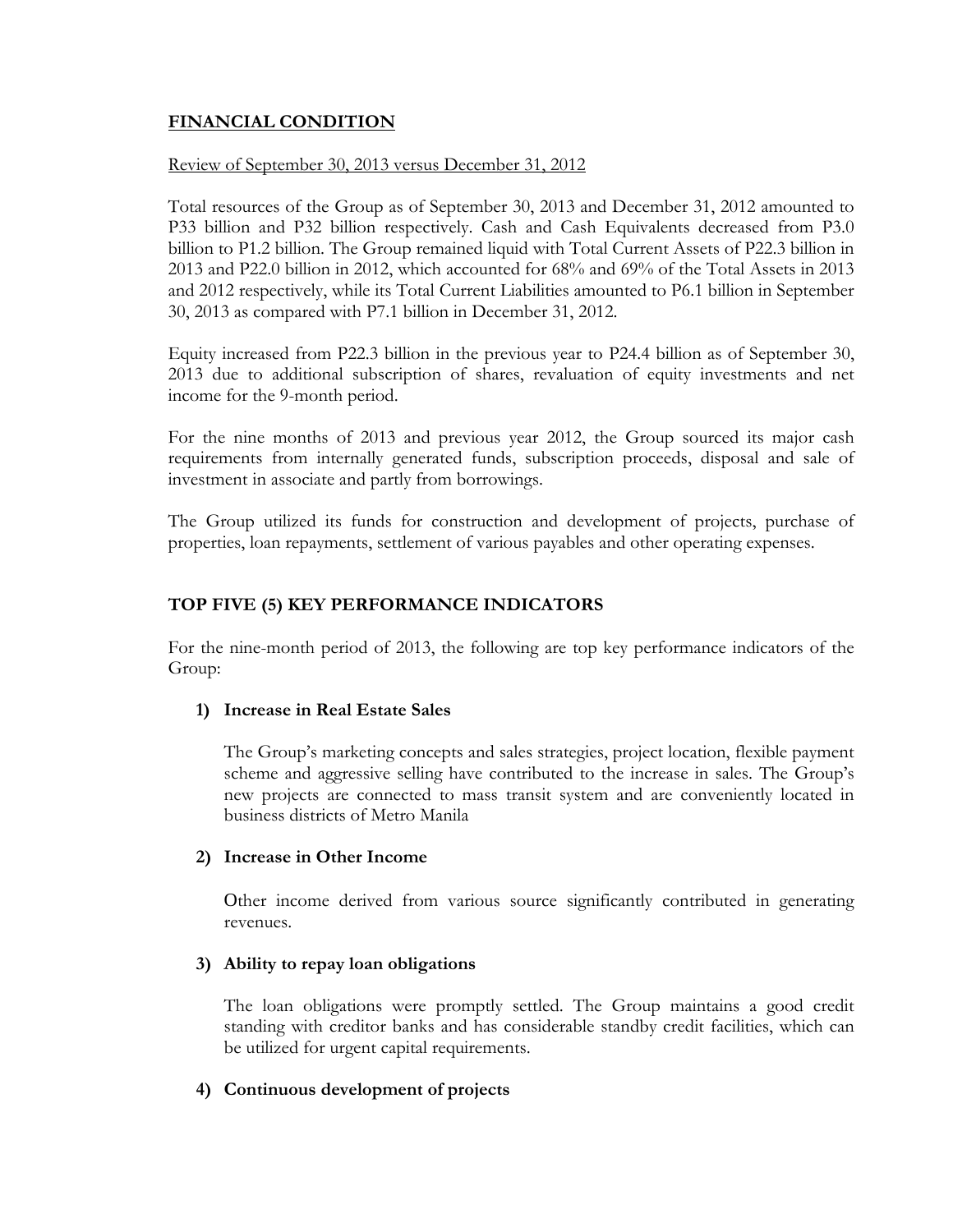The Group aggressively undertakes construction and development activities and has been exerting efforts to deliver its projects within the commitment timetable.

## **5) Landbanking**

The Group has been continuously acquiring interests in properties through either outright acquisitions or joint venture arrangements with landowners. It intends to have sufficient properties for development within the next 5 to 7 years.

Material Changes in the 2013 Interim Financial Statements (Increase or decrease of 5% or more versus December 31, 2012)

Statements of Financial Position

- 62% decrease in Cash and cash equivalents Mainly due to construction related payments and acquisition of properties
- 9% increase in Trade and other receivables Due to increase in real estate sales
- 11% increase in Residential and condominium units for sale Due to ongoing construction and development activities
- 6% increase in Property development cost Due to ongoing construction and development activities
- 6% increase in Advances to related parties Mainly due to additional advances to associates
- 39% increase in Prepayments Mainly due to increase in prepaid taxes related to transfer of titles
- 48% increase in Other current assets Mainly attributed to input vat on various purchases and payments to contractors
- 7% increase in Land held for future development Mainly due to acquisition of properties
- 40% increase in Available-for-sale financial assets Primarily due to increase in fair market value of investment in securities held by a subsidiary
- 48% decrease in Investment in associates Due to sale of the company's stake in associate to its parent company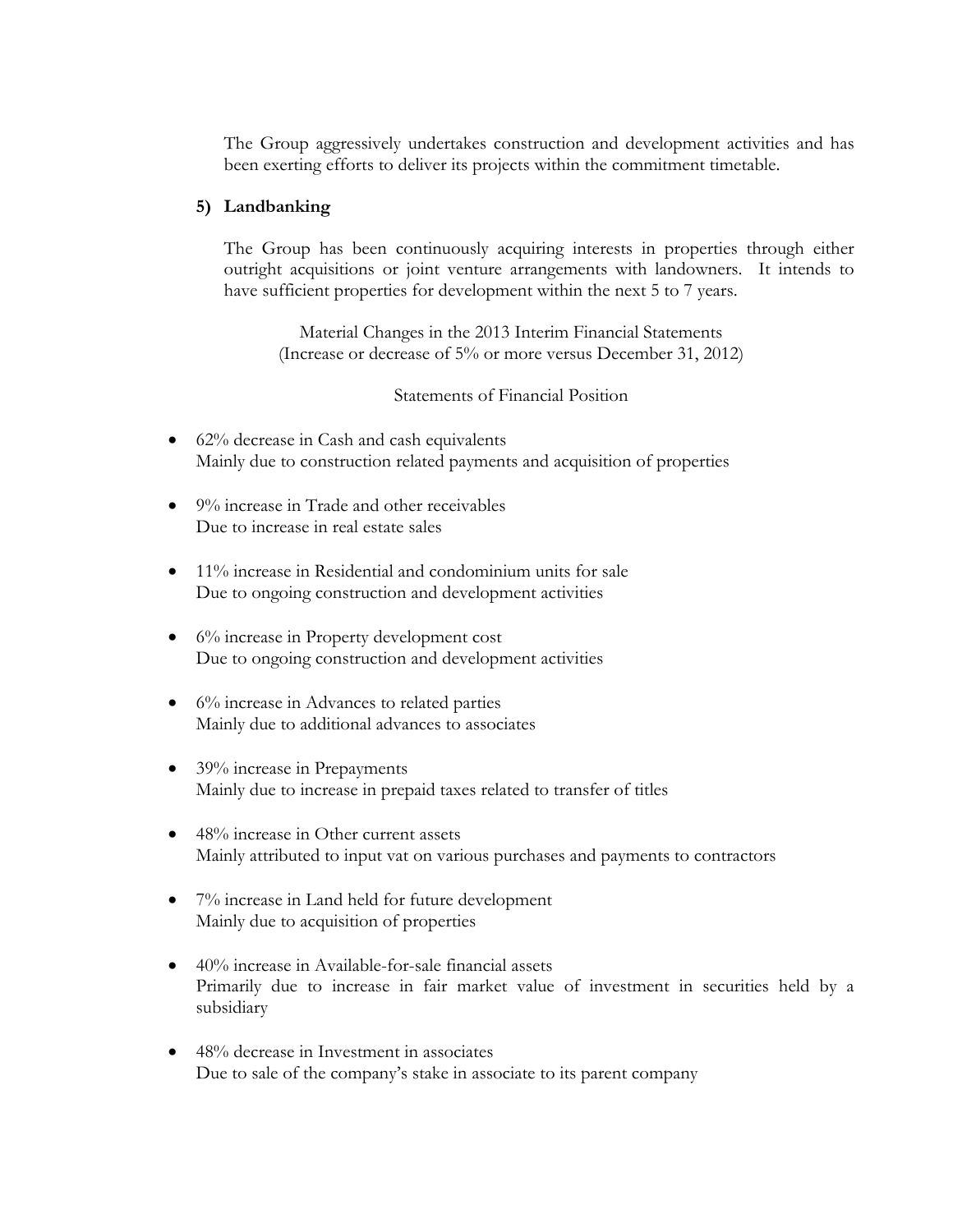- $\bullet$  6% decrease in Investment properties Due to depreciation expense for the current year
- 38% decrease in Interest-bearing loans and borrowings Due to repayment of loans and borrowings
- 44% decrease in Trade and other payables Various payments to contractors and suppliers due to increasing construction activities
- 98% decrease in Income tax payable Mainly due to payment of previous year's income tax payable
- 17% decrease in Deferred gross profit on real estate sales Primarily due to increase in completion of projects
- 13% increase in Customers' deposit Mainly due to increase in reservation sales and collection from various projects
- 41% decrease in Advances from related parties Due to payment of advances from associates
- 44% increase in Other current liabilities Due to increase in retention payables to suppliers and contractors
- 8% increase in Deferred tax liabilities Mainly due to increase in income subject to tax

## Statements of Income

- 13% increase in Real estate sales Due to aggressive selling of projects
- 668% increase in Realized gross profit on prior years' sale Primarily due to increase in construction accomplishments of ongoing projects
- 19% decrease in Finance income Primarily due to varying payment terms of accounts under in-house financing
- 89% decrease in Equity in net earnings of associates Primarily due to sale of the Group's share of stock in an associate
- 18% increase in Commission and other income Mainly due to increase in other revenues derived from other related sources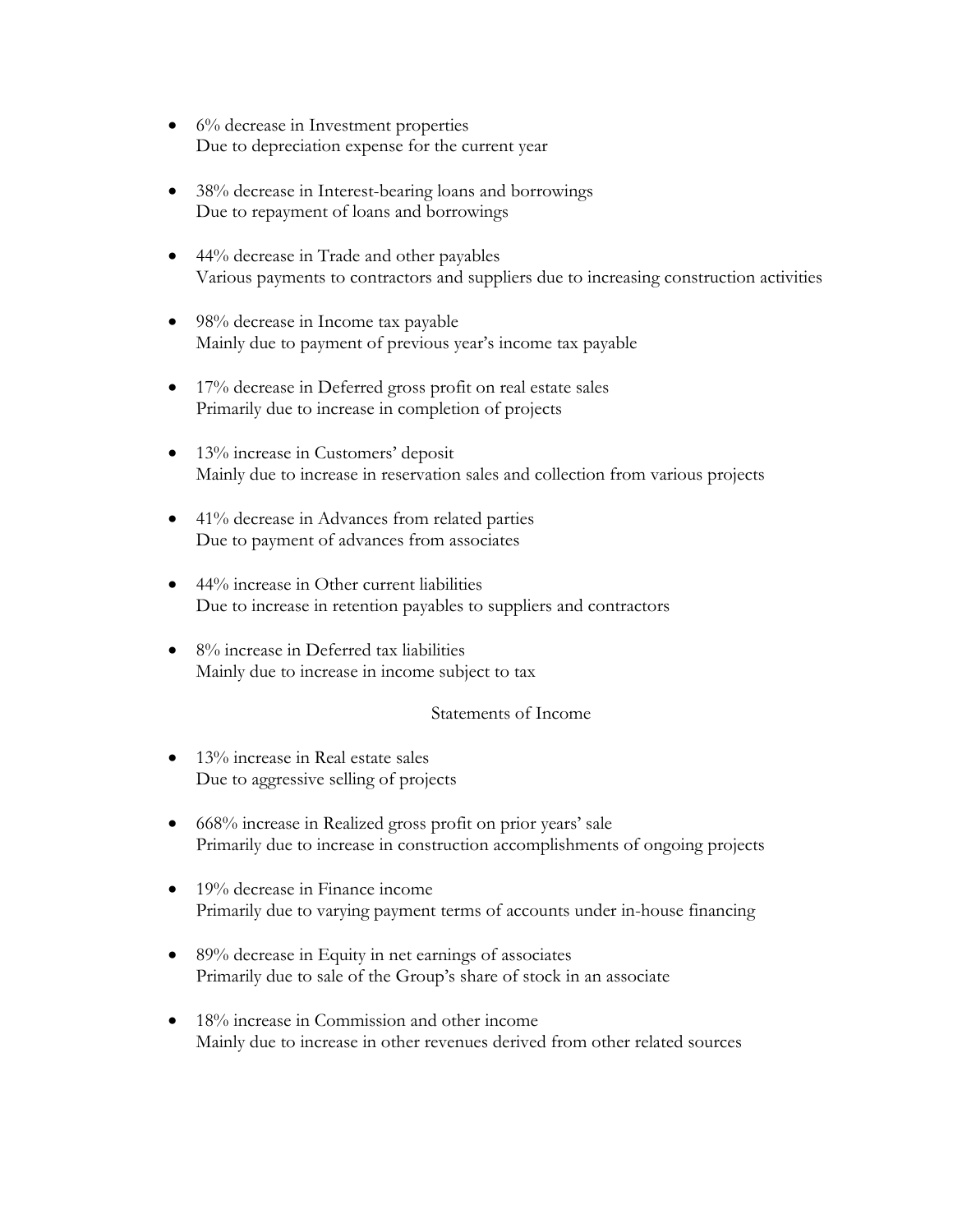- 40% decrease in Deferred gross profit on current year's sales Mainly due to construction accomplishments of ongoing projects
- 23% increase in Finance costs Mainly due to additional construction-related advances
- $\bullet$  12% increase in Operating expenses Primarily due to intensified selling and marketing activities and increase in administrative expenses
- 259% increase in Tax expense Mainly due to increase in taxable income

For the year 2013, the projected capital expenditures (construction and development) of roughly P4 billion is expected to be funded by collections, borrowings and equity financing.

Fluctuations in foreign exchange rate had no adverse effect on the Group's financial conditions since the Group has very minimal importations of construction-related materials and have no foreign denominated loans.

There are no other material changes in the Group's financial position and condition (5% or more) that will warrant a more detailed discussion. Likewise, there are no material events and uncertainties known to the management that would have material impact on reported financial information and normal operations of the Group.

The nature of all revenues and expenses disclosed in the statements of comprehensive income are business related transactions and arose from the Group's continuing operations. Also, no prior period adjustment was made during any period covered by the statements of financial position.

There are no material off-statements of financial condition transactions, arrangements, obligations (including contingent obligations), and other relationships of the Group with unconsolidated entities or other persons created during the reporting period.

There are no events that will trigger direct or contingent financial obligation that is material to the Group, including any default or acceleration of an obligation.

The Group is aggressively marketing its products specially the new projects. It continuously offers competitive prices, more lenient payment schemes under in-house financing and has strong tie-ups with reputable banks for the financing requirements of its buyers.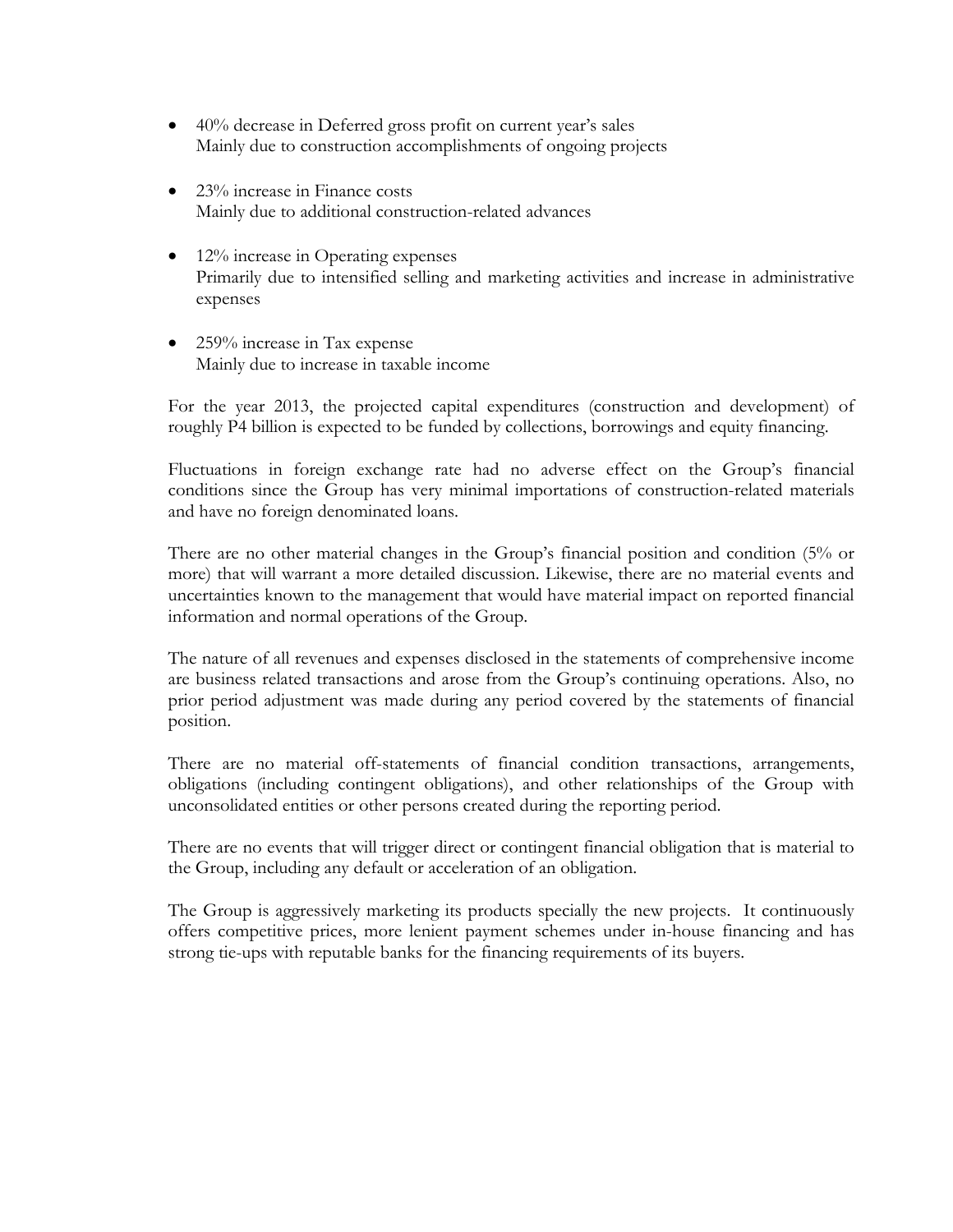#### **EMPIRE EAST LAND HOLDINGS, INC. AND SUBSIDIARIES As of September 30, 2013 Amounts in thousands**

#### **1) Aging of Accounts Receivable**

|                         |           | Current     |                          |            |            | Above                    | $1 - 2$ | $3 - 5$ | $5$ Yrs - | Past due accounts & |
|-------------------------|-----------|-------------|--------------------------|------------|------------|--------------------------|---------|---------|-----------|---------------------|
| Type of Receivables     | Total     | Not Yet Due | 1 Month                  | $2-3$ Mos. | $4-6$ Mos. | 7 Mos.                   | Yrs     | Yrs     | above     | Items in Litigation |
|                         |           |             |                          |            |            |                          |         |         |           |                     |
|                         |           |             |                          |            |            |                          |         |         |           |                     |
| Trade Receivables<br>a) | 3,174,357 | 3,168,267   | 4,742                    | 1,110      | 238        | $\overline{\phantom{a}}$ |         |         |           | $\sim$              |
|                         |           |             |                          |            |            |                          |         |         |           |                     |
|                         |           |             |                          |            |            |                          |         |         |           |                     |
| Other Receivables<br>b) | 2,062,990 | 2,062,990   | $\overline{\phantom{a}}$ | $\sim$     | $\sim$     | $\sim$                   |         |         |           | $-$                 |
|                         |           |             |                          |            |            |                          |         |         |           |                     |
| <b>Net Receivables</b>  | 5,237,347 |             |                          |            |            |                          |         |         |           |                     |
|                         |           |             |                          |            |            |                          |         |         |           |                     |

#### **2) Accounts Receivable Description**

| <b>Type of Receivables</b> |                                        | Nature/Description                                                  | <b>Collection Period</b>            |  |  |
|----------------------------|----------------------------------------|---------------------------------------------------------------------|-------------------------------------|--|--|
| a)<br>b)                   | Trade Receivables<br>Other Receivables | Sale of residential units/lots<br>Advances to contractors/suppliers | maximum of 10 years<br>1 to 2 years |  |  |
|                            |                                        |                                                                     |                                     |  |  |

**3) Normal Operating Cycle:** <sup>3</sup> to 15 years